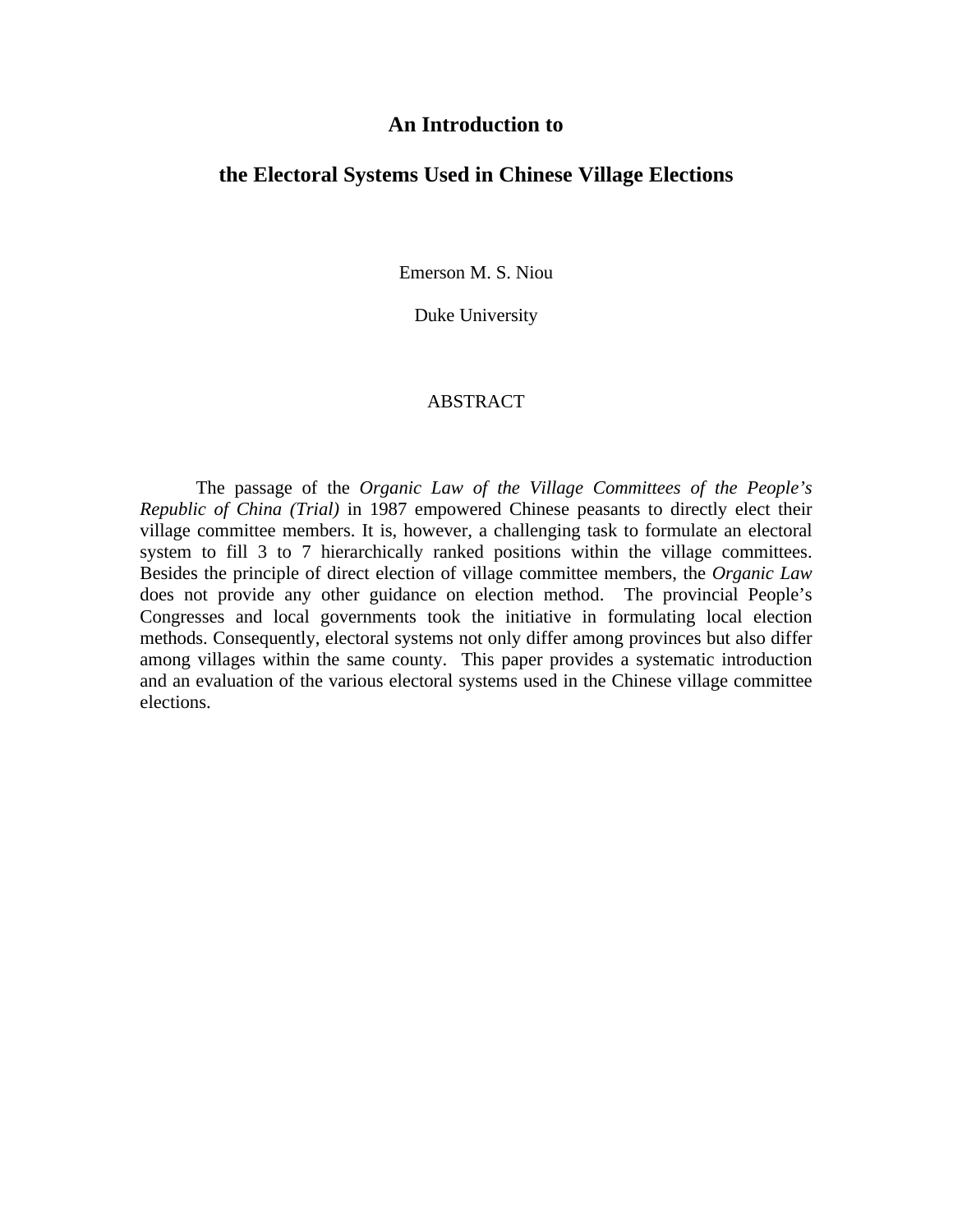#### **An Introduction to the Electoral Systems Used in Chinese Village Elections**

Most people are surprised to know that in recent years real competitive elections have been held in China. The *Organic Law on the Villagers Committees*, enacted on November 24, 1987, stipulates that the chairman, vice-chairman, and members of village committees are to be elected directly by villagers for a term of three years. By the end of 1997, elections of village committees had been held in most parts of rural China.

Village committee elections are significant for two reasons. First, although the village committee is a basic-level administrative unit, its functions are have direct effects on the welfare of the villagers. The specific functions of the village committees include: planning village economic and social development, collecting taxes and fees, managing village budget, allocating collective natural resources such as land, ponds, forest within the administrative boundary of the village, enforcing birth control policies. Thereore, the village committee elections directly affect village development and resource allocation within the village.

Second, the implementation of direct elections of village committee members was an important development in the election history of the Chinese communist system. It was the first time that the law permitted Chinese peasants to directly elect executive officials. The Chinese Communist Party began to hold elections soon after it established the Soviet regime in the Revolutionary Base in Jiangxi province in 1930. These elections, however, only allowed people to vote for representatives who then elected the

 $\overline{a}$ 

<sup>1</sup> Thus far, Guandong, Guanxi, Yunnan, Hainan, Beijing, Shanghai have not passed implementation methods for the village committee elections.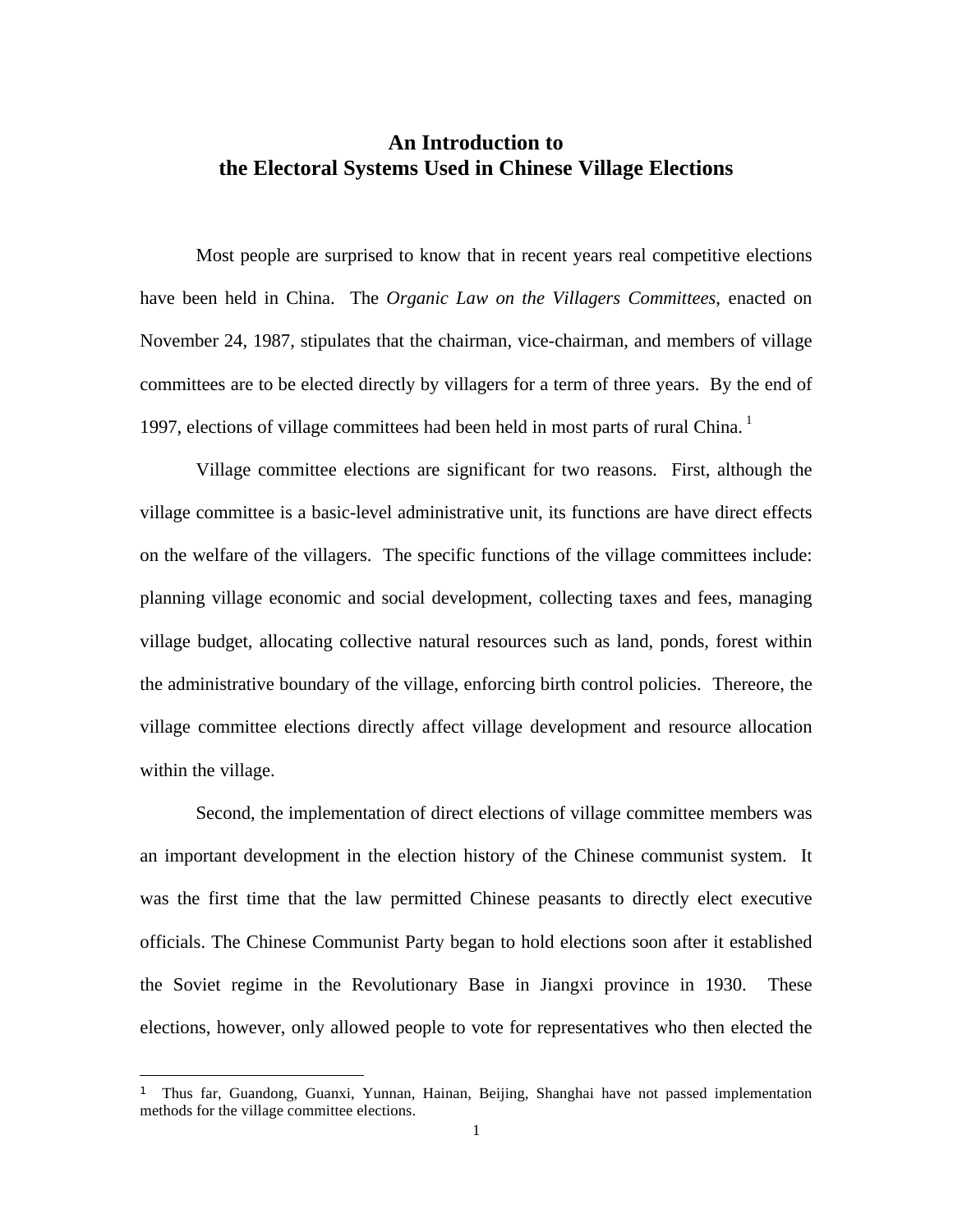executive officials. During the People's Commune period, according to the *Sixty Regulations on People's Commune* issued by the Chinese Communists in 1962, the cadres of the production team should be elected by the representatives of the team members, not by the members directly. $2$ 

Besides the principle of direct election of village committee members, the *Organic Law* does not provide any other guidance on election method. The provincial People's Congresses and local governments took the initiative in formulating local election methods. Consequently, electoral systems not only differ among provinces but also differ among villages within the same county. In this paper, I first provide a systematic introduction of the various electoral systems used in the Chinese village committee elections. I then examine the properties of a unique vote counting method found in China -- the Accumulative Vote (AV) method -- by comparing it to the method proposed by Condorcet in 1785. In addition, I propose a revised AV method to remedy some of its problems.

Before I introduce the various election methods used in the selection of village committee members, it is helpful to provide a historical account of the establishment of the village committees and the politics behind the decision to implement direct elections in village politics.

<sup>&</sup>lt;sup>2</sup> In some areas, brigade leaders were directly elected by peasants. See Victor C. Falkenheim, "Political Participation in China." Problem of Communism 27, no. May-Jane(1978): 18-32; John P. Burns, "Election of Production Team Cadres in Rural China,1958-1974." *China Quarterly* 74(1978): 273-96. John P. Burns, Political Participation in Rural China. Berkeley, CA: University of California Press, 1988.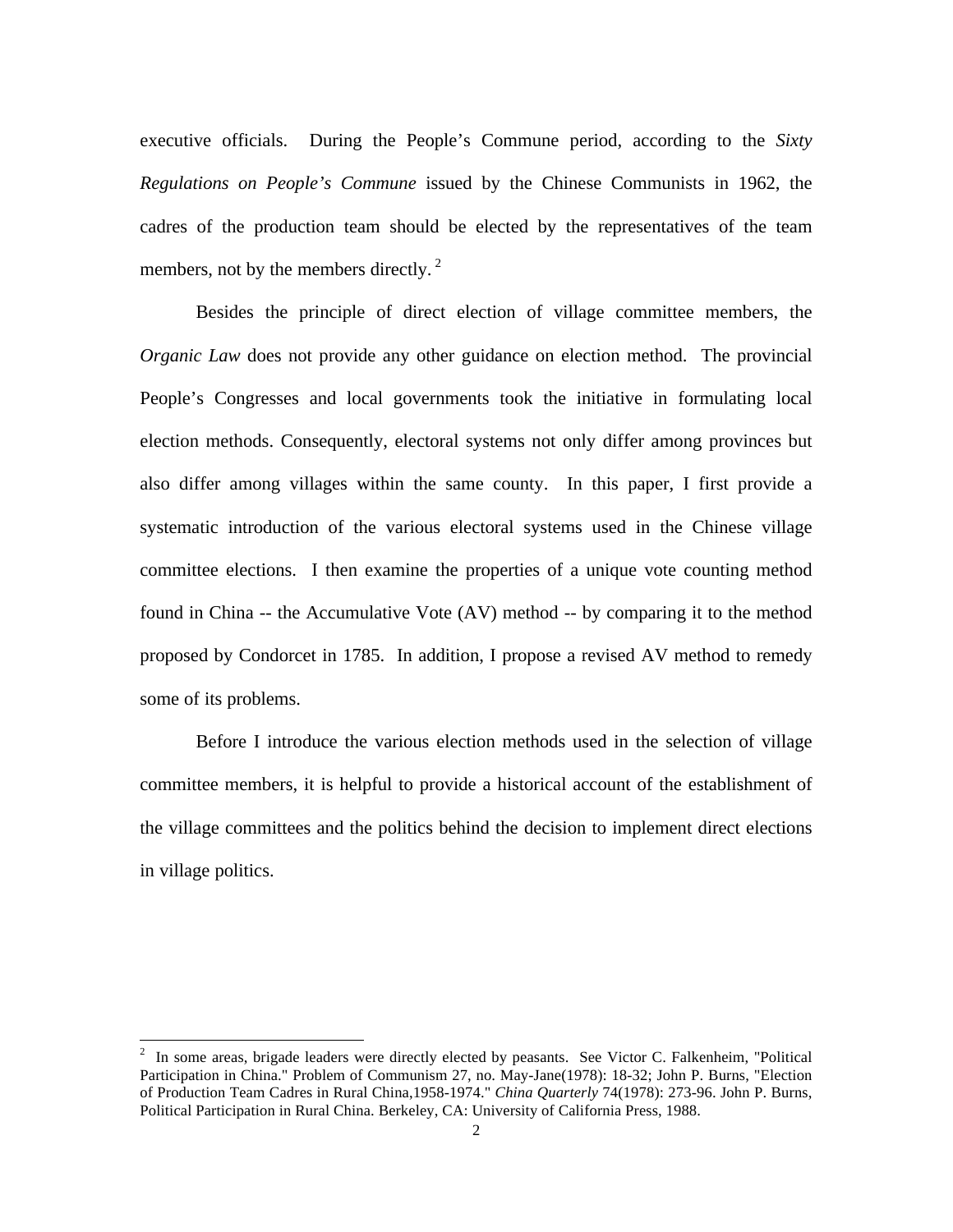#### **1. The Historical Background**

Prior to 1978, the local government organization is a hierarchy stratified from the commune committee to the brigade committee and then to the production teams. These organizations controled every aspect of the political, economic, social and cultural life in rural China. This one-sided, vertical and centralized administrativ government could work only because there was an economic system in which the means of production is owned by the three levels of administrative units. After the collapse of the People's Commune system in rural China, the adoption of the household-based responsibility system in the late 1970s helped peasants regain autonomy of production and distribution of goods. Under these circumstances, the People's Commune system gradually dissolved and lost its power. In many areas, production brigades were no longer functional (Burns, 1988). In order to cope with this situation, in 1981, peasants in the Luoshan and Yishan areas, Guanxi Zhuang Autonomous Region, voluntarily established village committees to maintain public security, resolve disputes, and manage public affairs in the village. As a way to counter this grassroots autonomy and reestablish authority in rural China, the Chinese central government immediately began to promote the institutionalization of village committees in rural China. *The Constitution of the People's Republic of China* adopted in 1982 confirms that village committees are the basic-level governments in villages. Article 111 of the constitution stipulates that the village committees are selfgoverning bodies and that the chairman, vice chairman, and commissioners of the village committees are to be elected by local residents.

Prior to the passage of the *Organic Law on the Villagers Committees*, however, village heads were generally appointed by the township government. In many instances,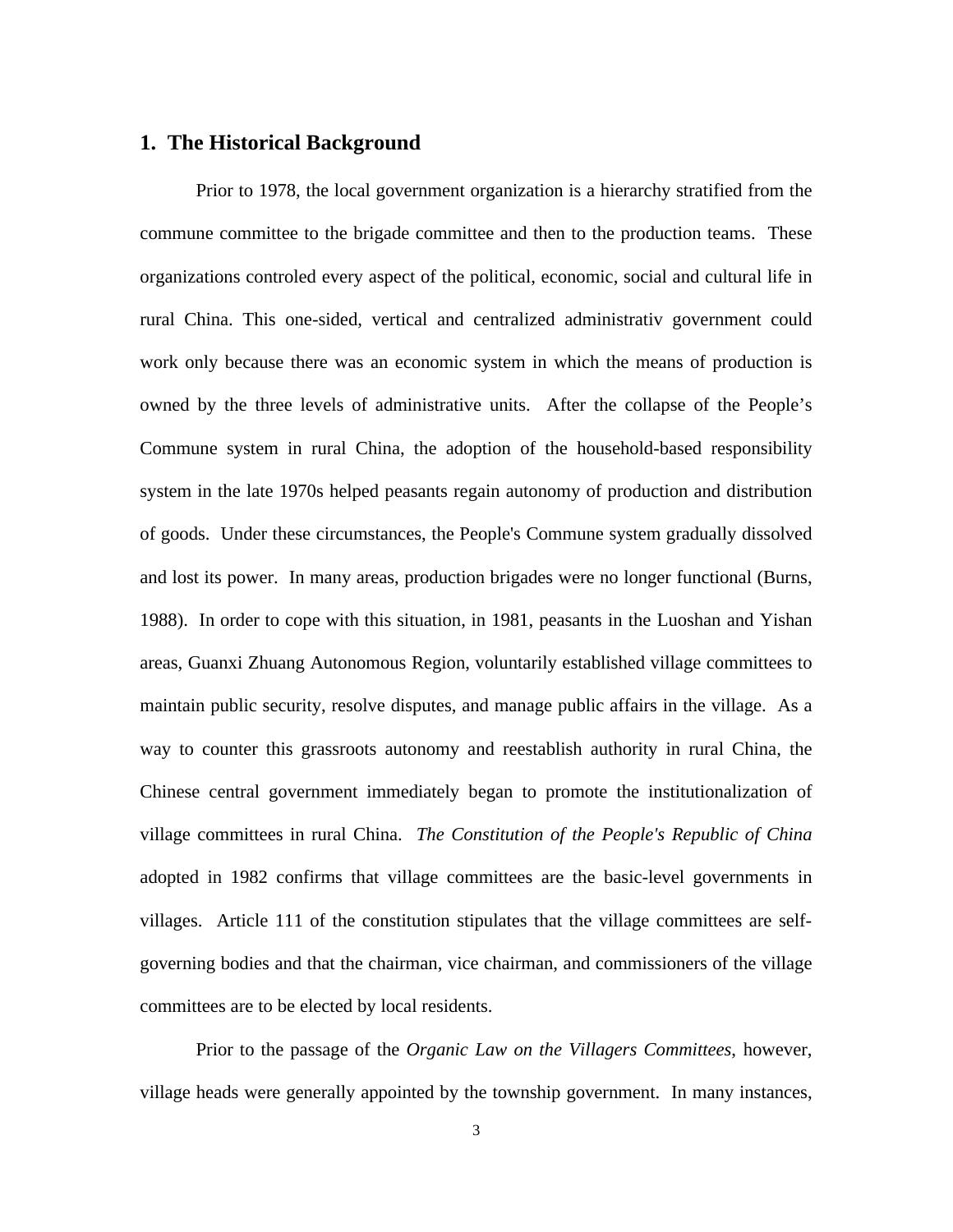village meetings were rarely convened and the village heads were corrupt. Villagers often resisted efforts by their leaders to implement important but unpopular directives. Even worse, in some villages, the village Party branch secretary became the executive chief, the chairman of the village committee became an autocrat, and the township officials become dictators. Some farmers described them as follows: "The officials come to the village merely to urge us to pay grain or money, or to force abortion. Some officials even have handcuffs or clubs with them, followed by the policemen. They come to the village to slaughter pigs, catch people, or confiscate houses." Some farmers tried to get revenge by sabotaging officials' private properties.<sup>3</sup> As a response to this deterioration of organizations and leadership at the rural grassroots, the Legal Affairs Commission of the National People's Congress (NPC) and the Ministry of Civil Affairs proposed to reform the village committees.

Peng Zhen, the former Chairmen of the National People's Congress (NPC) played an important role in introducing direct elections for village committee members. Against the will of the former Premier Zhao Ziyang, who preferred the establishment of village governments, Peng Zhen introduced a bill stipulating that village committee members should instead be directly elected by popular votes. At first, most members of the Standing Committee of the NPC strongly opposed it and the bill was defeated at the committee level. However, Peng Zheng managed to reintroduce the bill to the committee a few months before his retirement from his position as NPC chairman and extensively lobbied members on the committee. As a consequence of his efforts, the bill finally passed the scrutiny of the committee and became law on November 24, 1987. The

 3 The Report on the villagers Representative Assemblies in China, Ministry of Civil Affairs, PRC, *Chinese*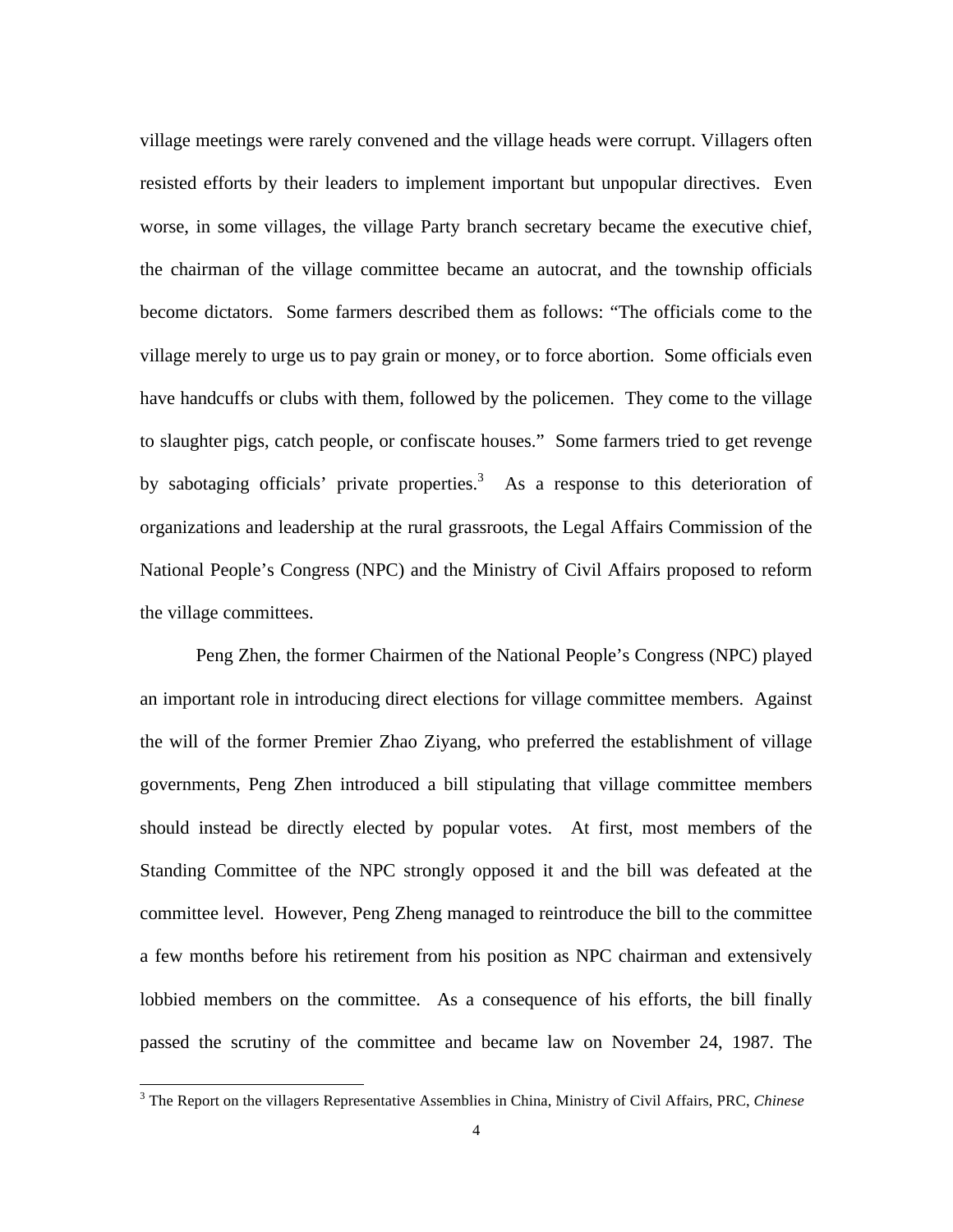implementation of the Organic Law in rural China started in June 1, 1988 (Wang Zhenyao 1993, Li Xueju 1994, Bai Yihua 1995).

In the aftermath of the Tiananmen Square incident, the powerful Organizational Department of the CCP, in conjunction with some provincial leaders, expressed their strong opposition to introducing direct elections into rural China. They charged that such efforts were "examples of peaceful evolution" and suggested abolishing the plan. At the critical moment, two senior leaders, Peng Zhen and Po Yipo, openly opposed such allegations and defended the project. They even summoned Song Ping, director of the Organizational Department of the CCP to Peng's home to personally rebuke him. As a consequence of their intervention, the project survived the attack from the more conservative elements and direct elections were carried out in rural China.

#### **2. The Electoral Systems of the Chinese Village Committees**

The organizational structure of the village committees is inherited from the administrative system of the production brigade created during the People's Commune period. The production brigade was governed by a brigade leader and an administrative committee. The structure of the village committees is similar in that it consists of 1 committee chairman, 1-2 deputy chairmen, and a variable number of members.<sup>4</sup> The size of the village committees ranges from 3 to 7 members. To provide an introduction to the various electoral systems in rural China, I shall examine three main components of an electoral system: candidate nomination, determination of official candidates, and voting method. Any electoral system used in Chinese village elections is a combination of these

-

*Society Publishing House*, p. 43.

<sup>4</sup> Some village committees have no deputy chairman position.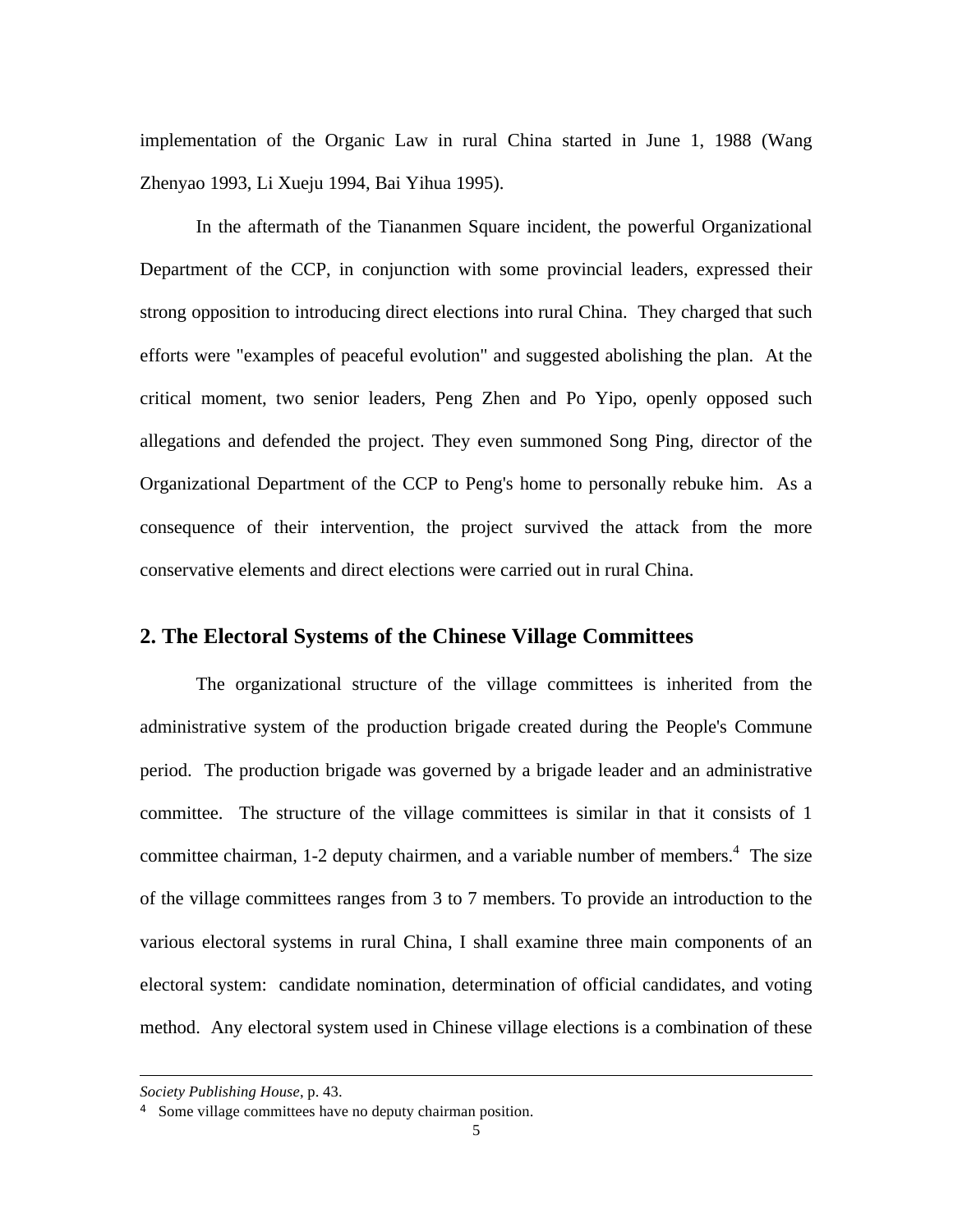three components.

#### **A. Candidate Nomination Methods**

Based on scruting of the 24 provincial guidelines on village elections, I identify nine nomination methods. In Table 1, I provide a summary of the nomination methods used in different provinces.

#### Table1

|              | Party | Self<br>Nomination<br>Government | Individual' Joint" | Nomination | Villager                  | Villager<br>Nomination | Household"                               | Group | Election<br>Repre- | Village<br>Repre- | Township<br>Steering |
|--------------|-------|----------------------------------|--------------------|------------|---------------------------|------------------------|------------------------------------------|-------|--------------------|-------------------|----------------------|
|              |       |                                  |                    |            |                           |                        | sentatitive sentatitive Committee Branch |       |                    |                   |                      |
| Fujian       |       |                                  |                    | 5          |                           |                        |                                          |       |                    |                   |                      |
| Zhejiang     |       |                                  |                    | 10         | Xs                        |                        |                                          |       |                    |                   |                      |
| Gansu        |       |                                  | X                  |            | X                         |                        |                                          |       |                    |                   |                      |
| Guizhou      |       |                                  |                    | 10         |                           |                        |                                          | X     |                    |                   |                      |
| Hubei        |       |                                  |                    |            | $\boldsymbol{\mathrm{X}}$ |                        |                                          |       |                    |                   |                      |
| Hunan        |       | $\mathbf X$                      | $\mathbf X$        |            | X                         |                        |                                          |       |                    |                   |                      |
| Hebei        |       |                                  |                    | 10         | X                         | $\mathbf X$            |                                          |       | $\mathbf X$        |                   |                      |
| Heilongjiang |       | X                                |                    | 5          | $\boldsymbol{\mathrm{X}}$ |                        |                                          |       | $\mathbf X$        |                   |                      |
| Liaoning     |       | $\mathbf X$                      | $\mathbf X$        | 10         |                           |                        |                                          |       | $\mathbf X$        |                   |                      |
| Qinghai      |       |                                  |                    | 10         | $\mathbf X$               |                        | 10                                       |       |                    |                   |                      |
| Shan/xi      |       |                                  |                    | 5          |                           |                        |                                          |       |                    |                   |                      |
| Tianjin      |       |                                  |                    | 10         |                           |                        |                                          |       | $\mathbf X$        |                   |                      |
| Shanxi       |       |                                  |                    |            | $\mathbf X$               | $\mathbf X$            |                                          |       | $\mathbf X$        |                   |                      |
| Sichuan      |       |                                  |                    | 10         | X                         |                        |                                          |       | $\mathbf X$        |                   |                      |
| Jilin        |       | X                                | $\mathbf X$        | 10         | $\mathbf X$               |                        | 10                                       |       | $\mathbf X$        |                   |                      |
| Henan        |       | X                                |                    | 10         | $\mathbf X$               |                        |                                          |       | $\mathbf X$        |                   |                      |
| Xinjiang     |       |                                  |                    | 10         | $\mathbf X$               | $\mathbf X$            |                                          |       | $\mathbf X$        |                   |                      |
| Ningxia      |       | $\mathbf X$                      |                    | 10         |                           |                        |                                          |       | $\mathbf X$        | $\mathbf X$       |                      |
| Shandong     |       |                                  |                    |            | X                         |                        |                                          |       |                    |                   |                      |
| Neimeng      |       |                                  |                    | 10         | $\mathbf X$               |                        |                                          |       |                    |                   |                      |
| Anhui        |       |                                  |                    | 10         | $\mathbf X$               |                        |                                          |       |                    |                   |                      |
| Jiangsu      |       |                                  |                    | 10         | X                         |                        |                                          |       |                    |                   |                      |
| Jiangxi      |       |                                  |                    |            | $\mathbf X$               |                        |                                          |       | $\mathbf X$        |                   |                      |
| Xizang       |       | not specified                    |                    |            |                           |                        |                                          |       |                    |                   |                      |

#### Nomination Methods used by the Provinces

\* Every voter is entitled to nominate candidates.

\*\* Minimum # of villagers needed to nominate a candidate.

\*\*\* Minimum # of household representatives needed to nominate a candidate.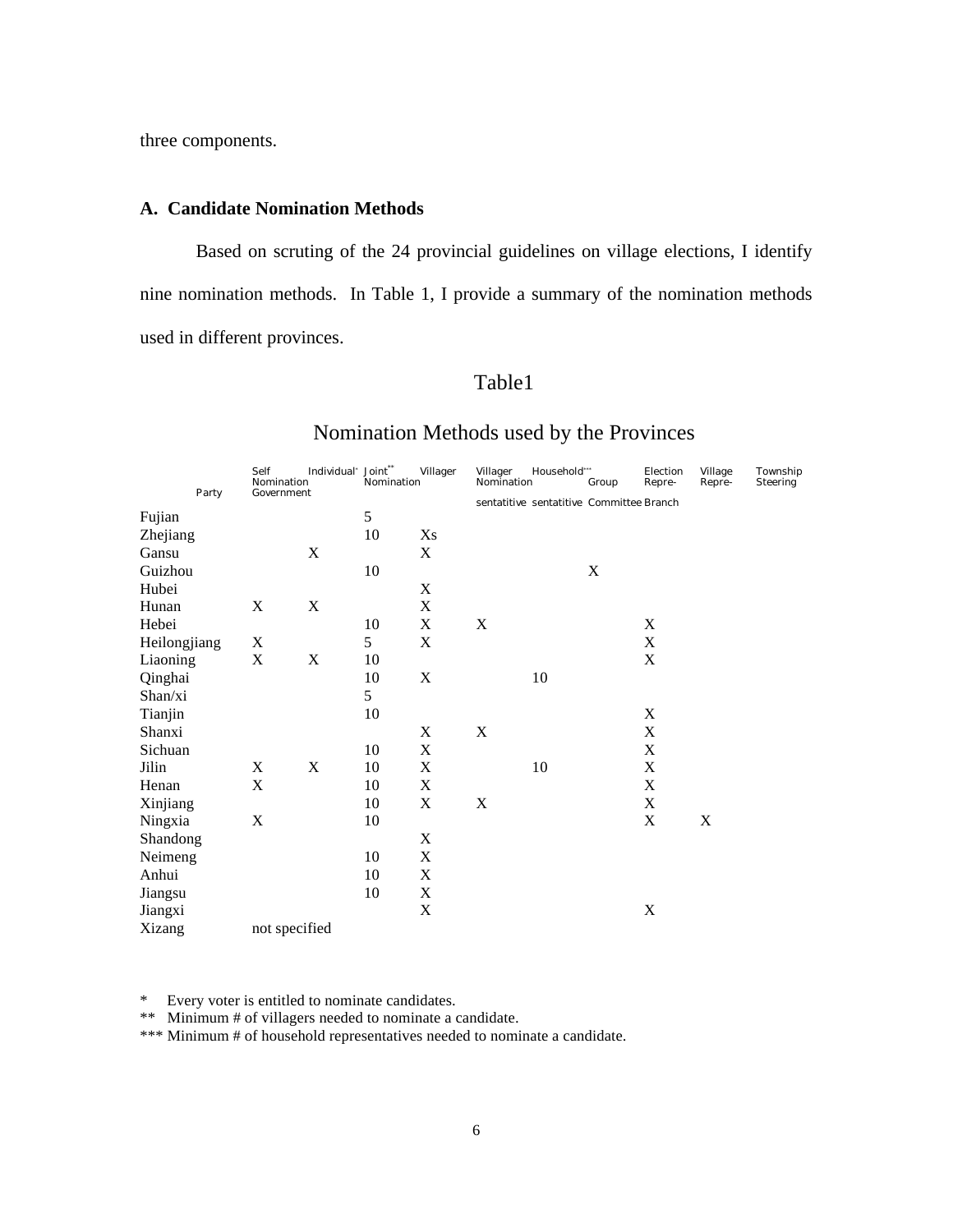In some provinces, only one of the nine nomination methods is stipulated in the provincial laws and decrees on the implementation of the Organic Law on the village committees. For example, in Fujian and Shaanxi provinces, joint-nomination by 5 villagers is the only method allowed. Most of the provinces in China, however, allow more than one nomination method. In general, joint-nomination and nomination by villager groups are the most common nomination methods in village elections. Villager groups were originally the basic production teams during the people's commune period. Villagers have thus established extensive contacts and relations within their units. For this reason, most provinces use production units to nominate candidates.

Interestingly, the provincial provisions and decrees on the implementation of the Organic Law on the village committees do not necessarily have superiority over the regulations made by the people's congress at the county level. For example, article 8 of the Zhejiang provincial provision on the implementation of the Organic Law on the village committees states that any ten villagers can jointly nominate a candidate and villager groups can also nominate candidates. But, article 9 of the Methods for Implementing the Organic Law of village committees passed by Xiaoshan, a city adjacent to the capital city of Zhejiang province, contradicts the provincial provision by allowing village party branches to nominate candidates.

There are, of course, also cases in which the county regulations specify more open and democratic nomination methods than what is stipulated in the provincial election laws. For example, article 13 of Jilin province's *Methods for Implementing the Organic Law on the Village Committees of the People's Republic of China* stipulates that village committee candidates can be nominated by the village party branch, by villager groups,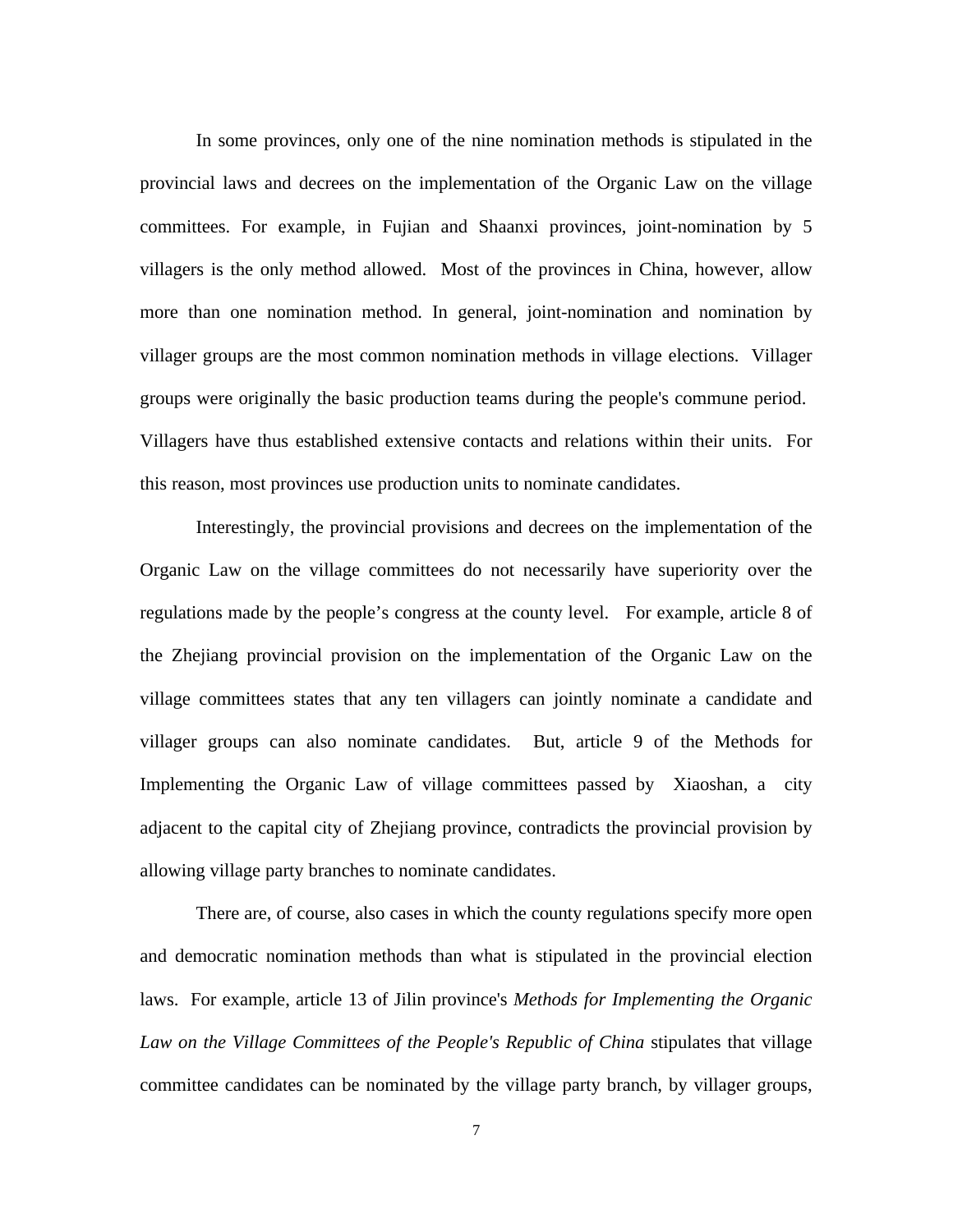or by ten villagers. The implementation methods adopted by Lishu county in the same province strictly prohibits the party branch from nominating candidates. It only allows individual voters, or ten voters to jointly nominate candidates.

#### **B. Determination of Final Candidates**

Not all nominees ultimately appear on the ballot. In most villages, the number of candidates nominated by people or organizations greatly exceeds the number of positions to be filled. Most provincial election laws stipulate that a candidate can be elected only if he obtains more than half of the total votes cast. Therefore, there is a practical need to limit the number of candidates in the general elections. No provincial election laws offer a concrete method to determine the list of official candidates. Uniformly, the provincial provisions only stipulate that "the official candidates should be decided by methods that reflect the majority will." Specific methods for selecting the official candidates can only be found in rules formulated by the government agencies at the county or township levels. Based on the materials edited by the MCA (1993, 1995, 1996), we can identify four methods used to determine the official candidate lists.

1. The Nomination Vote Method. The list of official candidates is determined by the number of nomination votes each candidate receives. For example, if the village committee has three positions to fill, then the top five or top nomination vote getters become the official candidates. Some prefectures in Liaoning and Jilin provinces use this method. The method used in Hequ county, Shanxi province, is a variation of this method. There, the top two nominees become the official candidates of the committee chairman position, the third and the fourth highest nominees become the official candidates for the deputy chairman position, and the  $5<sup>th</sup>$  and  $6<sup>th</sup>$  highest vote-getters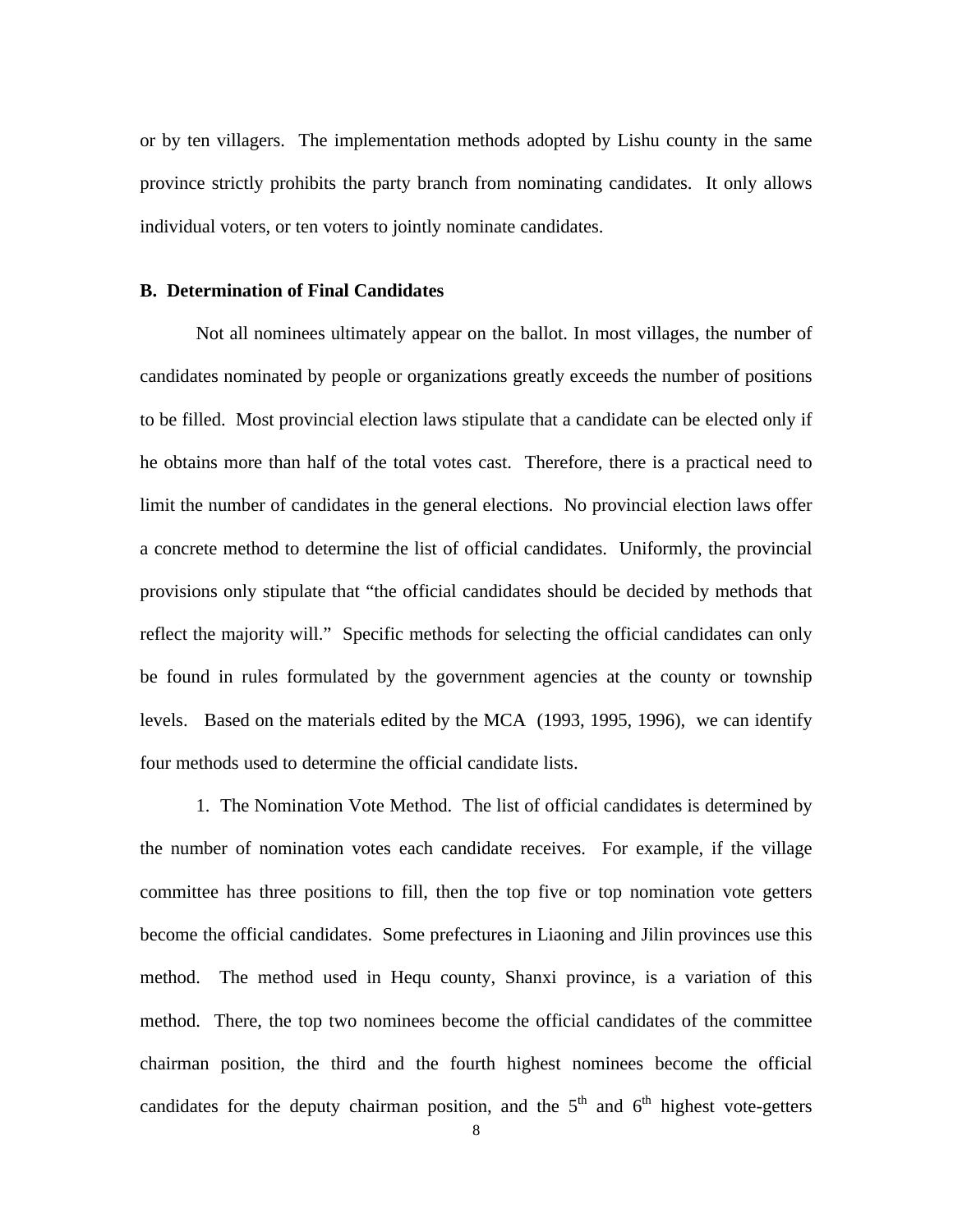become the candidates for the committee member positions.

2. The Primary Election Method: After the village election steering committee announces the names of the nominees, the village election steering committee organizes a primary election among either voters or village assembly members to select the official candidates.

3. The Consultative Method: This is a variation of the time honored method of three-ups and three-downs. First, candidates are nominated  $(1<sup>st</sup>$ up), then the steering committee announces the tentative list of candidates after it received all the nominations  $(1<sup>st</sup> down)$ . The tentative list of candidates then is presented to villager groups for discussion. People's opinions on the tentative list are then presented to the election committee of the village  $(2^{nd}$  up). The election steering committee then convenes a consultation meeting attended by members of the election committee, chairmen of the villager groups and the representatives of the voters to produce another tentative list for villager groups to discuss ( $2<sup>nd</sup>$  down). This step is repeated one more time ( $3<sup>rd</sup>$  up and  $3<sup>rd</sup>$ down) before the final list of candidates are determined by the village committee. The "three-ups and three-downs, and three-announcements" method is still used in Jumadian in Henan province.<sup>5</sup>

4. The Village Party Branch Determines the Official Candidates. The operation of this method is very similar to the consultative method, except that the role of the village election steering committee is now played by the village party branch.

Among these four methods, determination by the party branch is the least democratic one. Determination of official candidates based on nomination votes reflects

<sup>&</sup>lt;sup>5</sup> The "three-ups and three-downs" nomination-consultation method is the primary nomination method used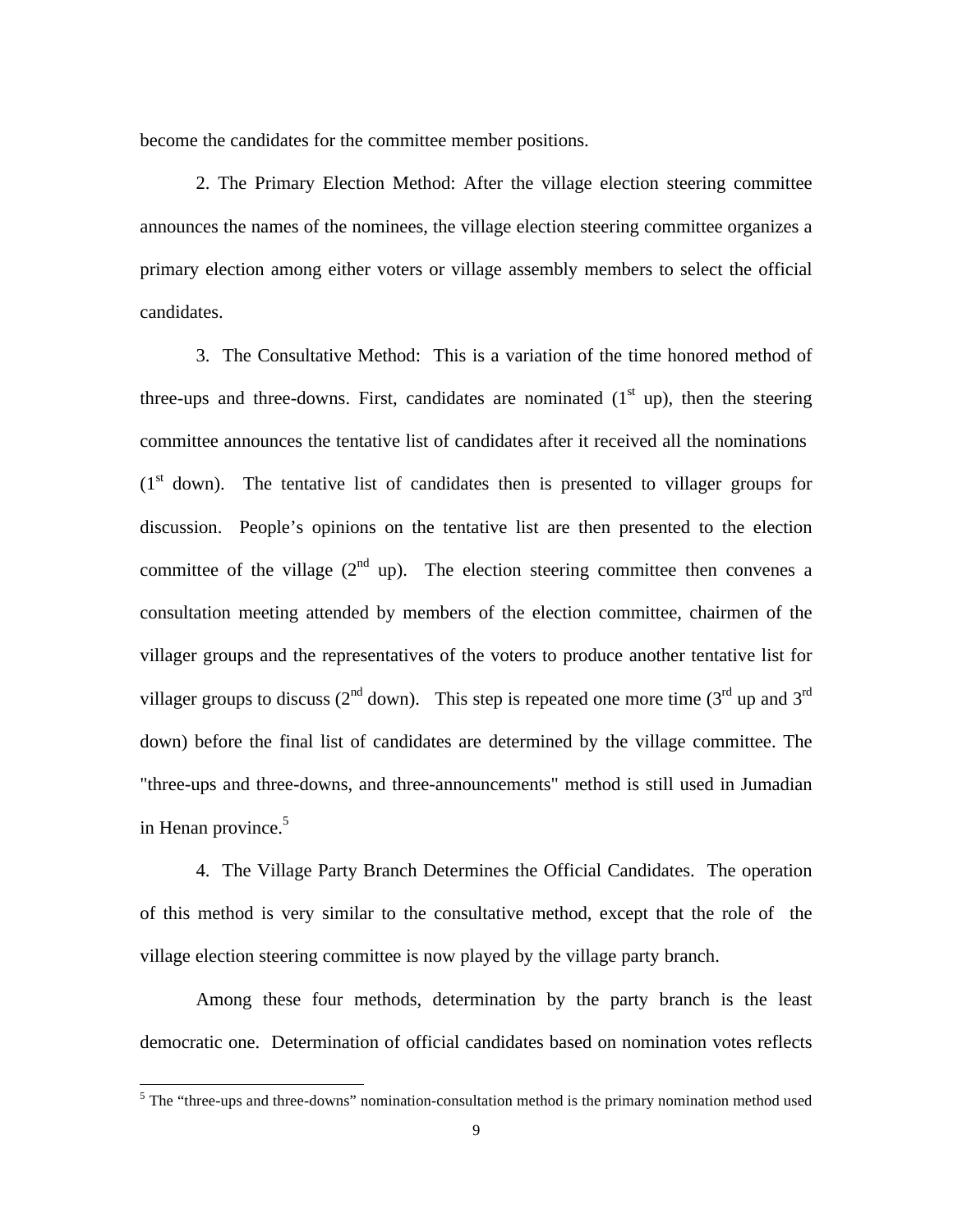the principles of popular participation, directness, fairness, and openness. In addition, it shortens the election procedure from three to two steps. The primary election method satisfies democratic principles, but the operating costs of the election are higher than are those of the method of nomination votes. The consultative method follows the spirit of the "mass line," which can be summarized as "from the masses, to the masses" and is the Chinese version of democratic centralism. Although such methods give people an opportunity to have some input in the process, the decision is made by the village election steering committee. This method not only violates the procedural rights of citizens, but also permits election manipulation by incumbent village officials or members of the party branch.

It is not unusual in China to run elections in which the number of final candidates is equal to the number of seats to be filled, because according to the their political ideology, elections are only a formality and consensus should have been achieved through deliberations before the elections are held. To simplify presentation, I use the term "competitive election" to refer to those elections in which the number of candidates exceeds the number of positions to be filled, and "non-competitive elections" if the number of candidates is equal to the number of seats. The 1987 Organic Law does not specify whether the number of candidates should exceed the number of seats. Election laws passed by some provinces demand competitive elections, but some provinces still do not prohibit non-competitive elections.

1. Only competitive elections are permitted. Liaoning, Henan, Hunan, Shandong, and Hebei provinces adopted the principle of competitive elections. Allowing only

 $\overline{a}$ 

in the People's Congress elections. See Zihua Cheng (1981) for a detailed account of this method.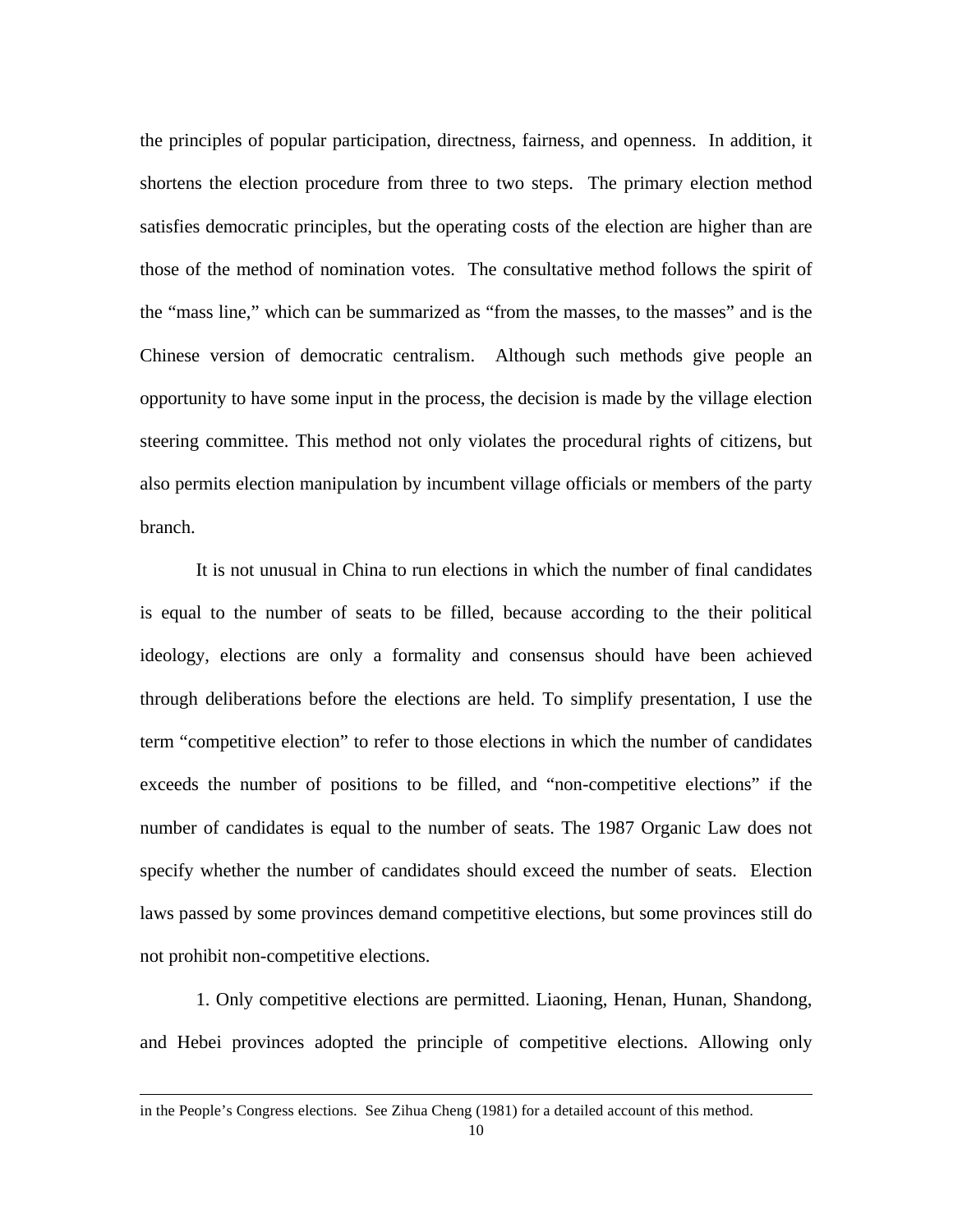competitive elections can reduce election manipulation by local cadres. In cases where the number of candidates nominated is smaller than the number of positions to be filled, however, the election laws become non-functional. To prevent such situations, the nomination methods used by these provinces are quite open. The method of joint nomination by ten voters is used in Hebei and Henan provinces; the method of nomination by villager groups is used in Shandong, Hunan, and Hebei provinces; and the method of self-nomination is used in Henan and Hunan provinces. These nomination methods tend to produce more candidates than positions, and hence more competitive elections.

2. Competitive elections are the rule and non-competitive elections are the exceptions. Most provinces emphasize that competitive elections should be held but, if the number of candidates is equal or less than the number of positions to be filled, noncompetitive elections are permitted. For example, In Zhejiang and Qinghai provinces, the election laws stipulate that "village committee elections, in general, should be competitive. However, depending on the outcomes of candidate nomination and determination of official candidates, elections can be non-competitive." Quite obviously, this kind of stipulation invites manipulation and fraud. This is true especially in areas where the official candidates are produced through consultation, because township governments or local party branches can manipulate elections by nominating their own candidates to run in the non-competitive elections. According to a survey conducted by the Ministry of Civil Affairs, PRC, in the 1992 village committee elections, in Tongxian county, Zhejiang province, 266 out of 306 villages (86.9%) held non-competitive elections (Wang et al., 1993, p.35).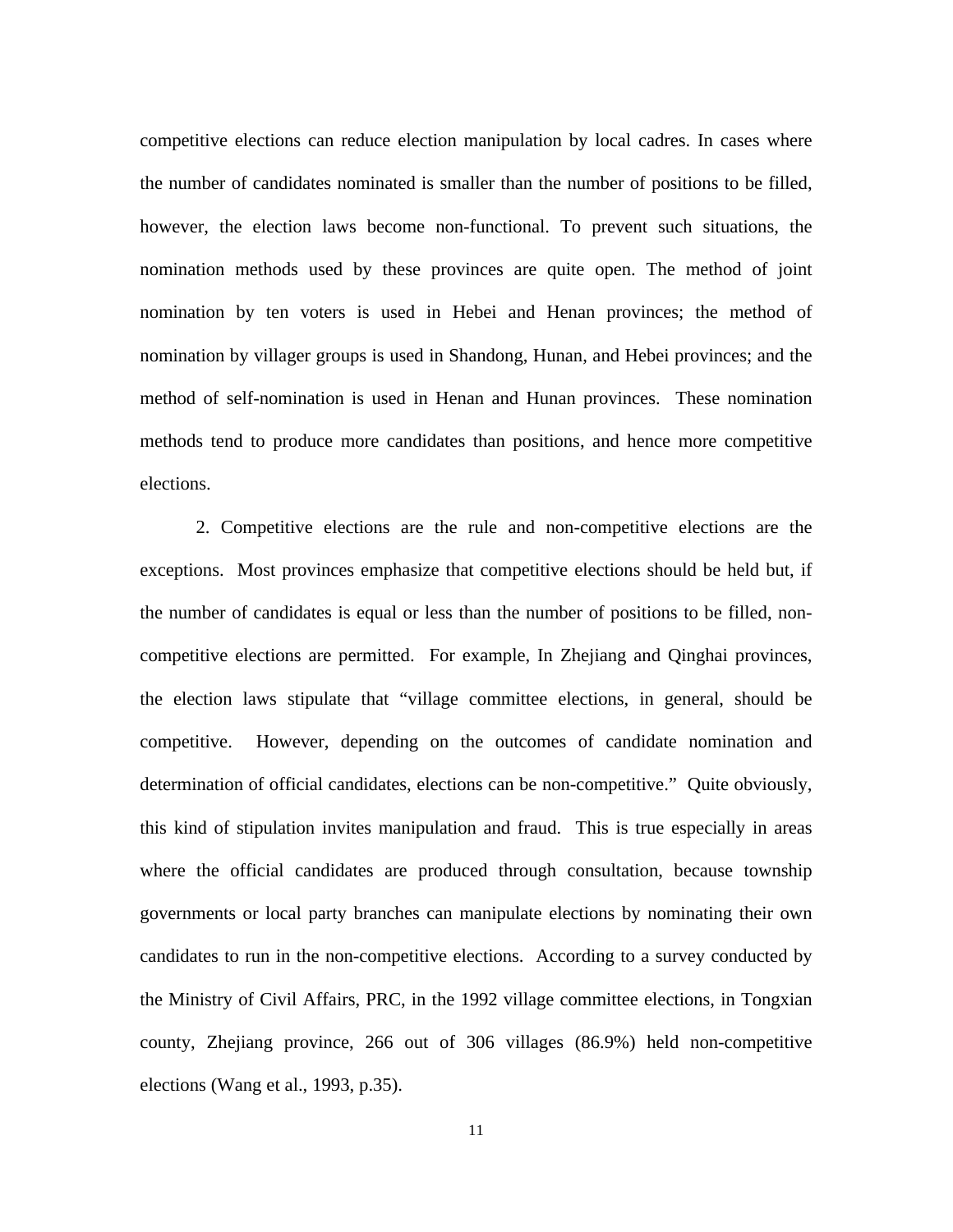3. Both competitive and non-competitive elections are permitted. The election law passed by Guizhou province clearly stipulates that the election of committee chairmen can either be competitive or non-competitive, but the election of deputy chairmen and committee members must be competitive.

#### **C. Voting Procedure and Vote Counting Method**

Since village committee elections involve three different positions -- committee chairman, deputy chairman, and members, different voting procedures have been used to fill these positions. We can classify them into five different voting procedures.

**1. The Chairmanship Method:** Voters first elect the chairman, then the newly elected committee chairman appoints the deputy chairman and the committee members.<sup>6</sup> As a result, only the chairman of the village committee is responsible to the villagers. The advantage of this method is that it promotes efficiency of the village committee. Since the chairman puts together the committee, the committee can be better managed. One possible problem of this method is that the committee might become too powerful if it is not properly checked and balanced.Prior to 1992, the chairmanship method was used in the areas of Tieling city (Liaoning province), Qinggang county (Heilongjiang province), Xiangcheng and Xinzheng counties (Henan province). Because the chairmanship method violates the principle of direct election stipulated in the Organic Law, the MCA does not endorse it.<sup>7</sup> As a consequence, the Chairmanship Method is now rarely used in China.

<sup>&</sup>lt;sup>6</sup> According to the local election laws, another election should be held to elect the deputy chairman and committee members. But this step is often ignored. Instead, the elected committee chairman appoints the deputy chairman and the committee members.<br><sup>7</sup> Director Zhenyao Wang stated the MCA's view on this electoral system in a telephone conversation with

the author in March 1997.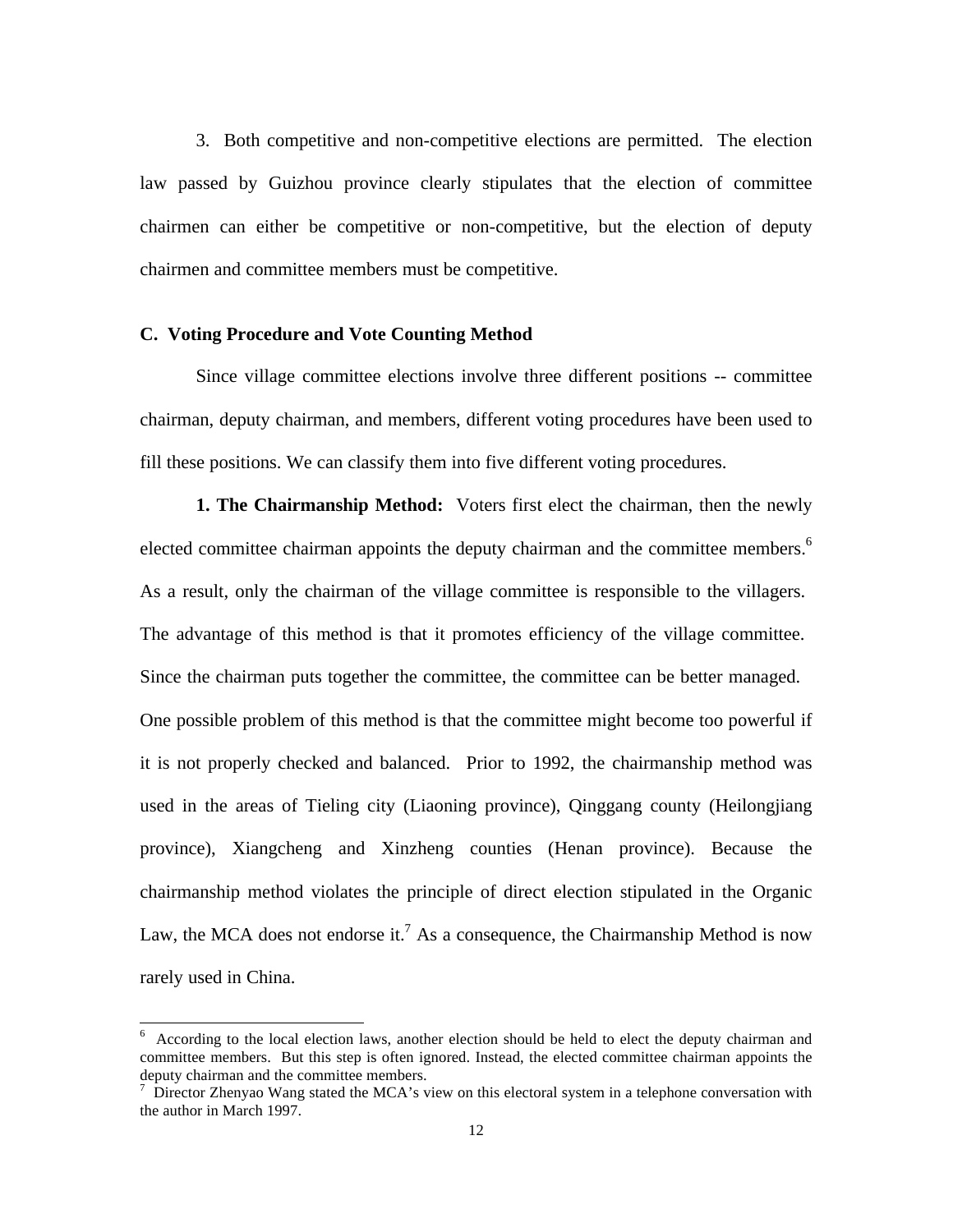**2. Simultaneous Elections, One candidate-one position** (A sample ballot is included in Appendix A)**:** On the ballot, candidates are divided into three different categories by the types of positions they are running for. No candidate can run for more than one position. Voters elect candidates for these positions simultaneously. One of the shortcomings of this method is that the defeated candidates in a higher position race cannot compete for the lower positions. To correct this problem, some villages use the following method.

**3. Sequential Voting** (A sample ballot is included in Appendix B)**:** On the election day, the village committee chairman is elected first, then the deputy chairman, and, finally, the committee members are elected. Those candidates who fail to win the chairmanship can compete for the position of deputy chairman in the second round of voting. The defeated candidates for the position of deputy chairman can then run for the positions of committee members. The advantage of this method is that it gives the defeated candidates a chance to run for the lower positions. But in practice, this method poses great difficulties. In some villages it is impossible to have new ballots printed on the election day, so elections can take several days. To lower the cost of voting, some villages use the following method.

**4. Simultaneous Elections, Candidates for the Higher Positions are Also Candidates for the Lower Positions** (A sample ballot is included in Appendix C)**:** On the ballot, candidates for the committee chairman position are also listed as candidates for the deputy-chairman positions, and all the candidates for the deputy-chairman position are also candidates for the committee member position. When counting votes, if a candidate does not win the committee chairman position, all the votes he receives for that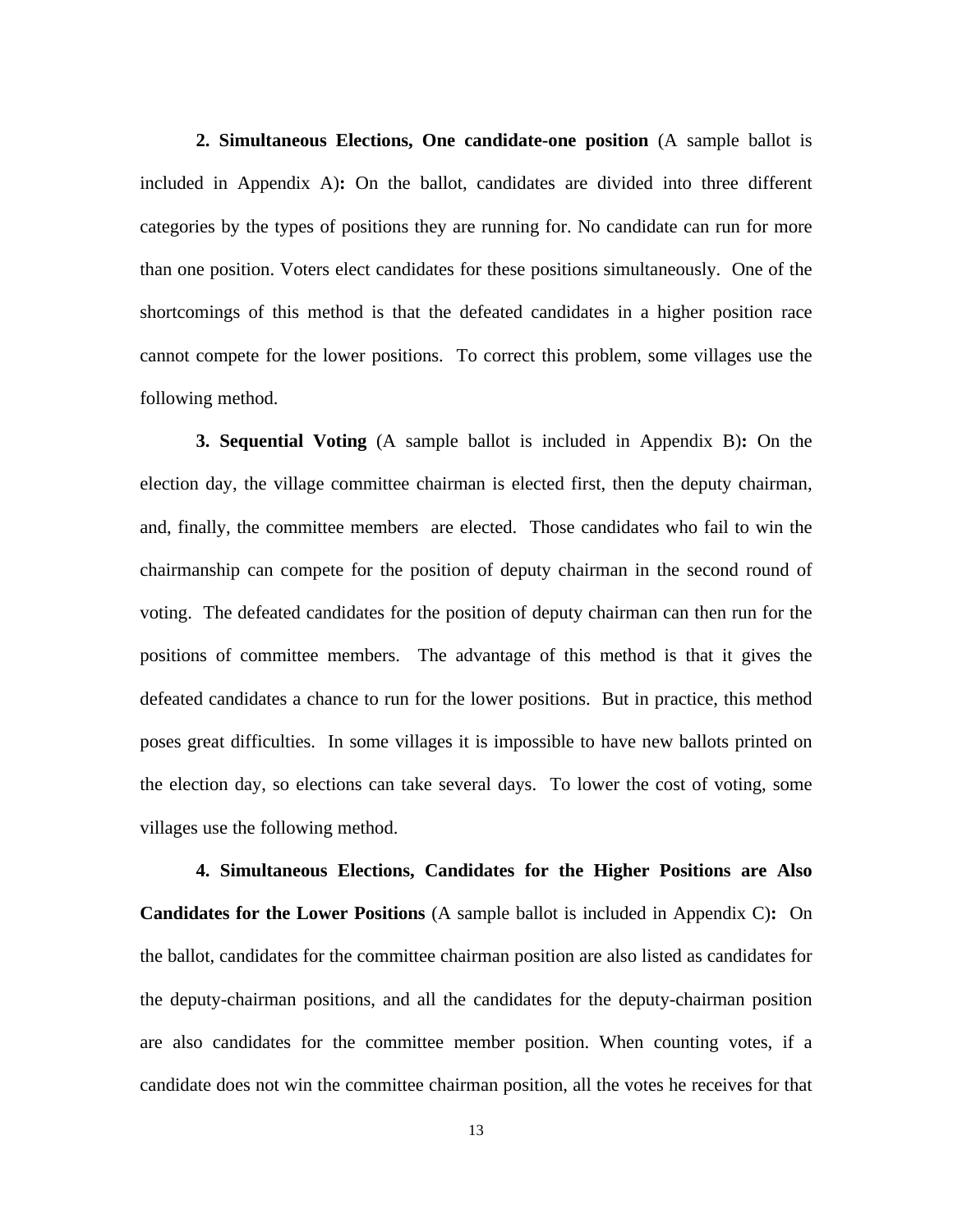position can be added to the votes he receives for the deputy-chairman position. The same calculation applies to the committee member position. This method has two possible shortcomings. First, if the winner of the committee chairman position also receives a lot of votes for the deputy-chairman position, then it is likely that no candidate for the deputy-chairman position receives more than 50% of the votes. Second, since the candidates for the higher position are also listed as candidates for the lower positions, to have competitive elections for all three positions, it is only necessary to nominate one more candidate than the number of positions. So this method gives local officials a loophole to limit the number of candidates in the final elections, which lower the competitiveness of the elections.

# **5. The Accumulative Vote (AV) method -- Simultaneous Elections, One Candidate-Multiple Positions** (A sample ballot is included in Appendix D)**:** The AV method is the most surprising discovery I made in my study of Chinese village elections. So far as I can tell, the AV method is a Chinese invention, which allows candidates to compete for all three different types of positions simultaneously. The ballot contains only the names of the candidates without specifying the positions the candidates are running for. The candidates are simultaneously considered for all three types of positions. When voters cast their votes, they specify the positions they expect the candidates to fill. The candidate who receives the highest votes for the position of committee chairman wins the chairmanship. For losers, the votes collected by them as chairman are counted toward the votes for the next position. Therefore, the number of votes an individual receives for the position of deputy chairman is the sum of the votes earned by him for the positions of committee chairman, (assuming that he did not win the position) in addition to the votes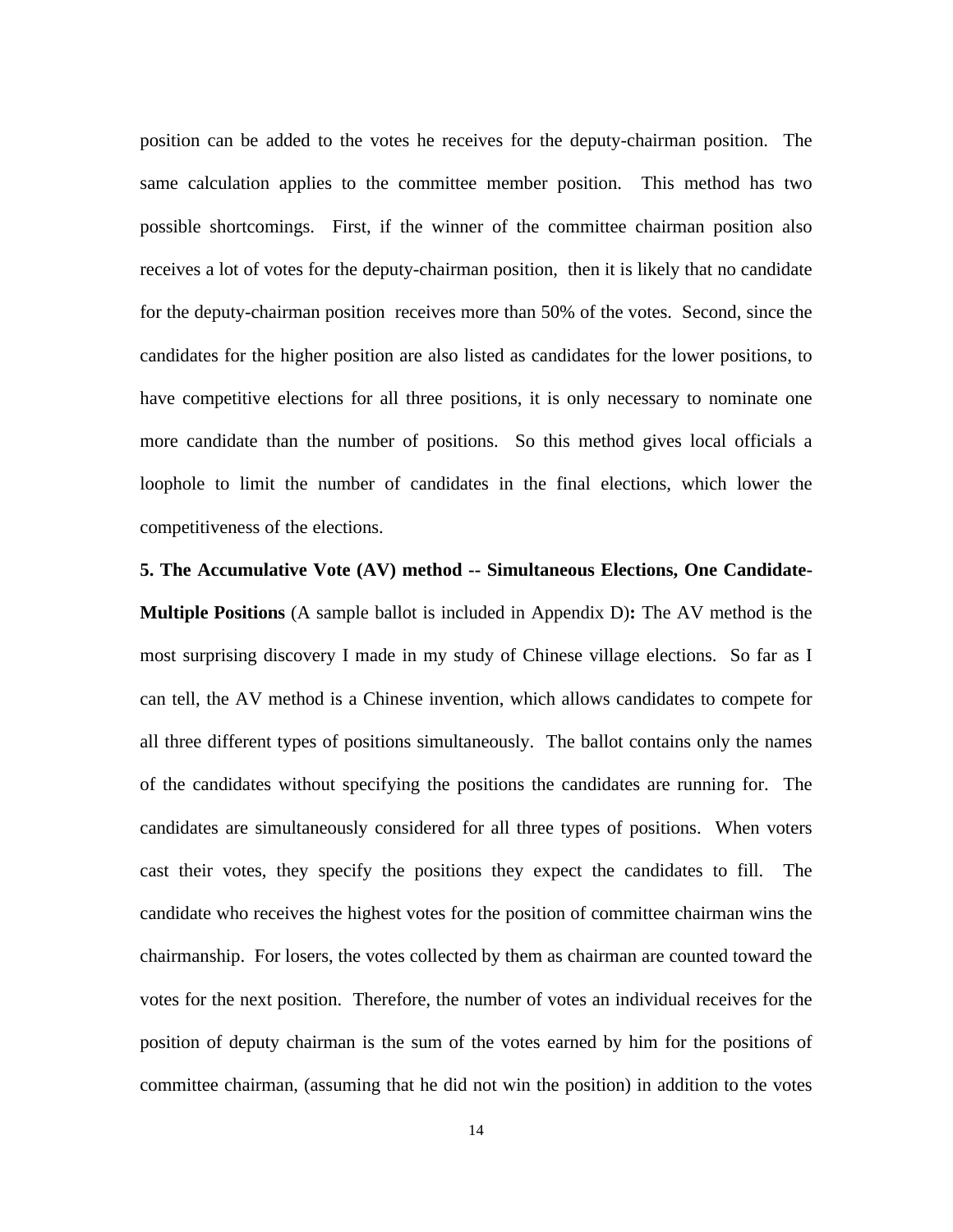which he gets for the deputy chairmanship. Similarly, the total number of votes a candidate receives for the position of committee member is equal to the number of votes he receives for the position of committee chairman, plus the votes he gets for the deputy chairman position, plus the votes he receives for a committee member position. The AV method is used in some counties in Liaoning province. The advantage of this electoral system is its simplicity. If there are too many viable candidates for a position, however, it is likely that no candidate will receive a majority of the votes. When no candidate receives a majority votes, another election has to be held, as stipulated by the village election implementation methods passed by most provincial People's Congresses.

#### **4. Conclusion**

In traditional China, decisions were often made either by the clan elder himself or through lots-drawing other than through elections. The grading system used in the Imperial Examination System, though lack in clearly stipulated standard, was probably the only voting method practiced in China prior to the 20th century. In recent years, with the passage of the Organic Law of Villagers' Committee in 1987, China has been trying to implement villagers' committee elections. Many voting methods have been proposed and experimented in rural China to elect the village committee officials. In this paper, I provide an introduction to these voting systems for two purposes. First, by studying these voting methods, we gain a better understanding of their operations and characteristics. Second, procedurally, we learn about how democratically elections have been conducted in rural China.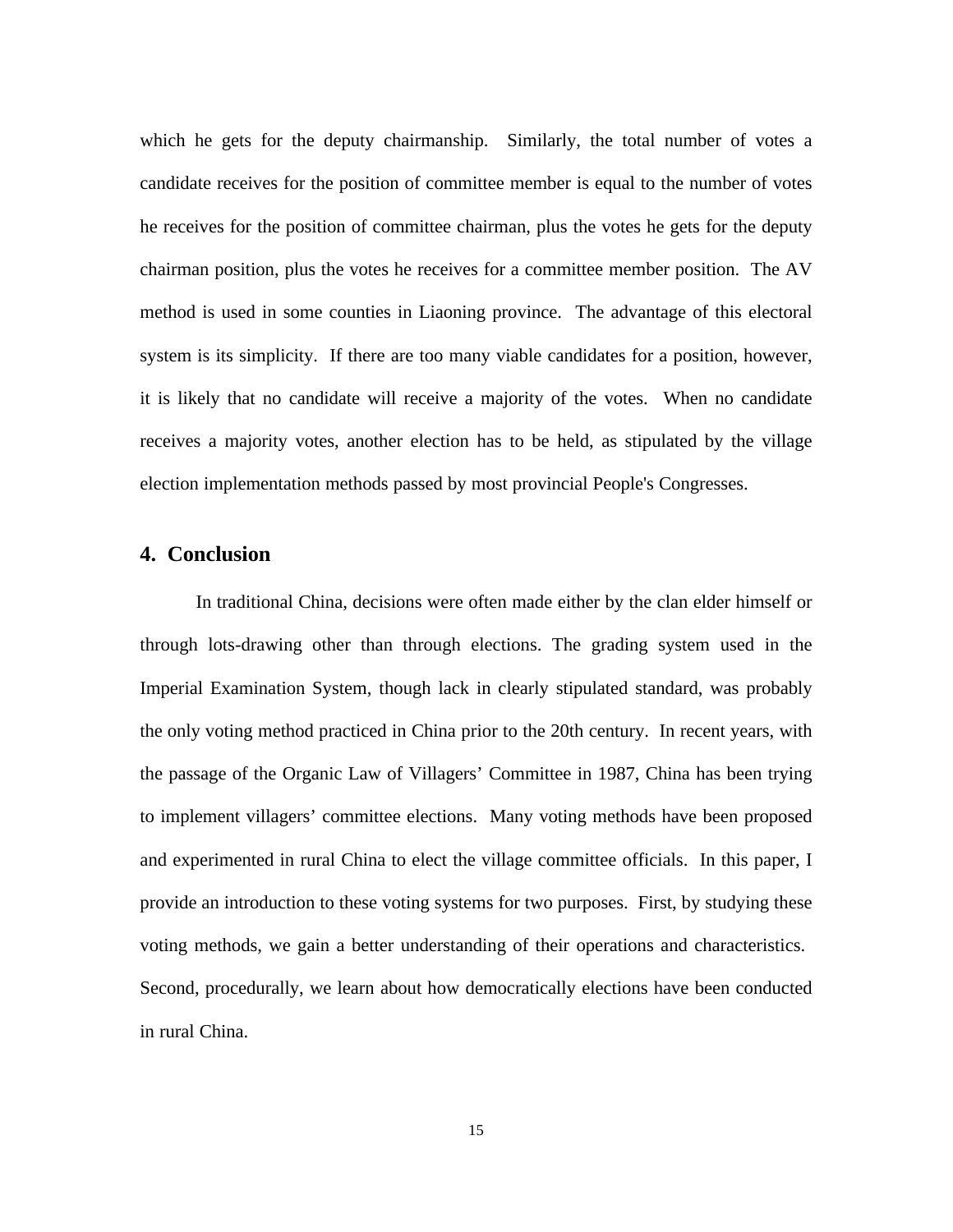#### REFERENCES

- *Directive on Basic-Level Elections*, Central Election Committee, People's Republic of China, issued on April 3, 1953.
- *Legal System of Village Committees in China* (1995). ed. China Research Society of Basic-level Governance, Beijing, China.
- Arrows, Kenneth J. (1963). *Social Choice and Individual Values*, 2<sup>nd</sup> ed. New York: Wiley.
- Bai, Yihua (1995). *Reforms of the Chinese Basic-Level Governments*, Chinese Society Press.
- Bai, Yihua and Zhenyao Wang (1996). *Models of Village Committee Elections in the People's Republic of China*, Ministry of Civil Affairs, PRC.
- Burns, John P. (1978). "Election of Production Team Cadres in Rural China, 1958-1974." *China Quarterly* 74: 273-96.
- Burns, John P. (1988). *Political Participation in Rural China*. Berkeley, CA: University of California Press.
- Cheng, Zihua (1981). "Guanyu quanguo xian ji zhijie xuanju gongzuo di zongjie baogao," *Renmin Ribao*, September 12, 1981, pp.1, 4.
- Falkenheim, Victor C., "Political Participation in China." *Problem of Communism* 27, no. May-Jane(1978): 18-32.
- Fei, Yuncheng, ed. (1995). *The Road to Village Self-Government*, Department of Civil Affairs, Lishu County.
- Li, Xueju (1994). *A Study of the Development of Town and Township Basic-Level Governments in China*, Chinese Society Press.
- Townsend, James R. (1969). *Political Participation in Communist China*, University of California Press.
- Wang, Zhenyao (1993). *Study on the Election of Village Committees in Rural China*, Chinese Society Press.
- Womack, Brantly (1982). *Electoral Reform in China*, ed., M. E. Sharpe.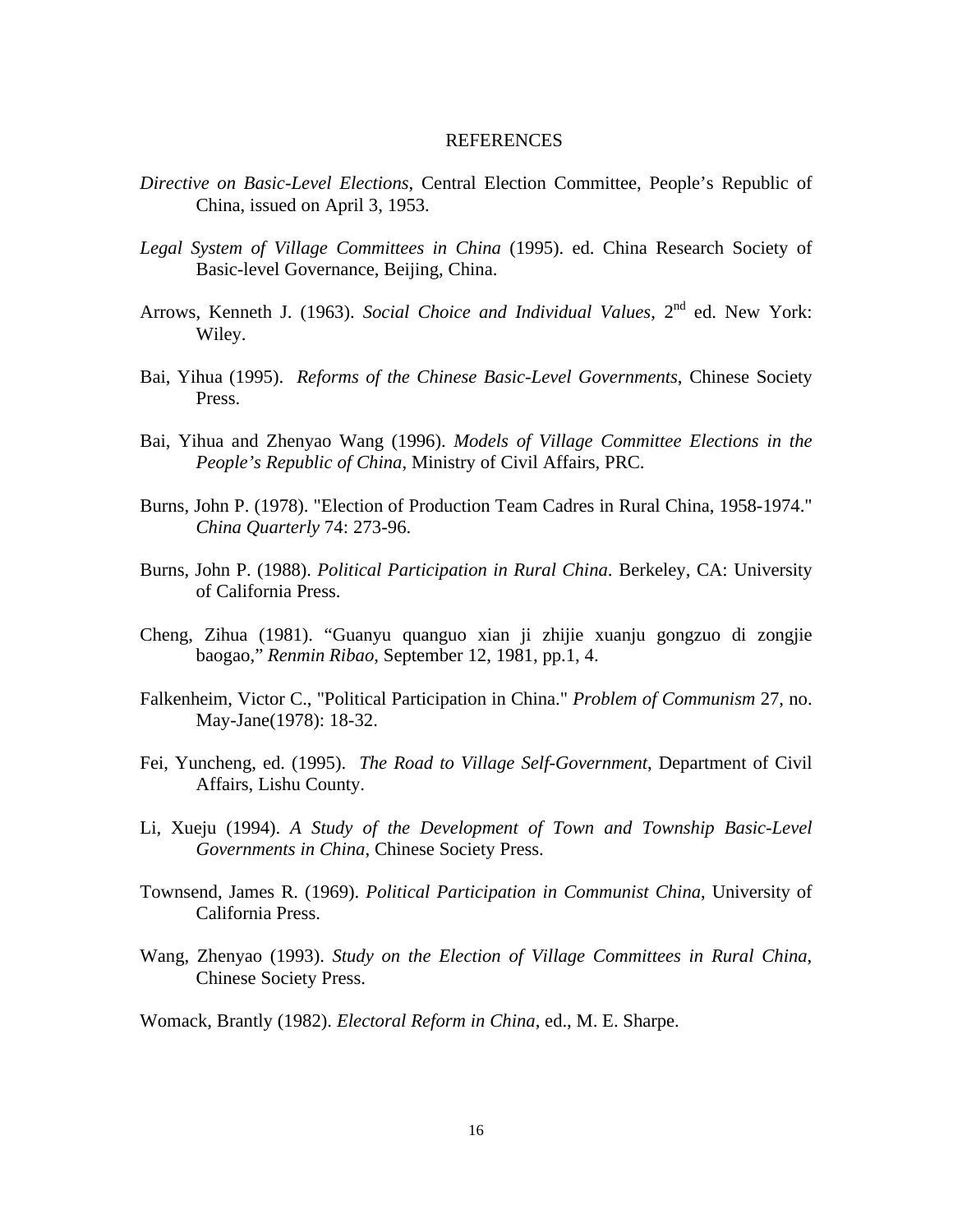| 57                        |                                 |                                       |     |                                                                 |  |
|---------------------------|---------------------------------|---------------------------------------|-----|-----------------------------------------------------------------|--|
| とん。<br>ビン                 | $\sum_{i=1}^{n}$<br>$\star$ IL: |                                       |     | 人,就在其姓名上方空格内划O,不同意不划任何符号<br>上的候选人,可以把你同意的人姓名写在要选职务部分<br>少于等于的有效 |  |
|                           |                                 | 式筷选<br>尝<br>员选                        | 毋算正 |                                                                 |  |
|                           | 多西齐永村<br>"委会选举                  | 象包品                                   | 毋建军 | 二名委员,                                                           |  |
|                           | 票                               |                                       | 毋强胜 |                                                                 |  |
| $\Delta$ ppendix $\Delta$ |                                 | 术                                     |     | 并在其姓名上方的空格内划O<br>一名主任, 二名付主任, 二名                                |  |
|                           | 县角杯<br>四届村:<br>集                | 史                                     |     |                                                                 |  |
|                           | 猗<br>第                          | 式侯选<br>$\ddot{\phantom{0}}$<br>任<br>选 | 毋自强 |                                                                 |  |
|                           | 临                               | 主应正<br>寙                              | 毋立春 |                                                                 |  |
|                           | $\mathfrak{S}$                  |                                       | 毋丙福 | 疾 越<br>数<br>数<br>内能                                             |  |
|                           |                                 |                                       |     | 位意格只效<br>同空民无                                                   |  |
|                           |                                 | 主任职务<br>亚选一人<br>式候选                   | 毋建刚 | 意民面一过那不的选出                                                      |  |
|                           |                                 | 上<br>上<br>上<br>上                      | 毋笃猛 | 说明:1回同方<br>图选上<br>图看                                            |  |
|                           |                                 |                                       |     |                                                                 |  |

 $\Delta \phi_{\rm{max}}$ 

 $\label{eq:2} \begin{split} S_{\text{max}} &= \frac{1}{N} \sum_{\substack{\text{min} \\ \text{min} \; \text{min} \; \text{min} \; \text{min} \; \text{min} \; \text{min} \; \text{min} \; \text{min} \; \text{min} \; \text{min} \; \text{min} \; \text{min} \; \text{min} \; \text{min} \; \text{min} \; \text{min} \; \text{min} \; \text{min} \; \text{min} \; \text{min} \; \text{min} \; \text{min} \; \text{min} \; \text{min} \; \text{min} \; \text{min} \$ 

 $\frac{1}{2} \frac{1}{2} \frac{1}{2} \frac{1}{2}$ 

 $\mathbb{R}^{3^2}$  .

 $\mathcal{A}^{\mathcal{A}}$ 

 $\label{eq:2} \frac{1}{2}\sum_{i=1}^n\frac{1}{2}\sum_{j=1}^n\frac{1}{2}\sum_{j=1}^n\frac{1}{2}\sum_{j=1}^n\frac{1}{2}\sum_{j=1}^n\frac{1}{2}\sum_{j=1}^n\frac{1}{2}\sum_{j=1}^n\frac{1}{2}\sum_{j=1}^n\frac{1}{2}\sum_{j=1}^n\frac{1}{2}\sum_{j=1}^n\frac{1}{2}\sum_{j=1}^n\frac{1}{2}\sum_{j=1}^n\frac{1}{2}\sum_{j=1}^n\frac{1}{2}\sum_{j=1}^n\frac{$ 

 $\mathcal{L}^{\text{max}}_{\text{max}}$ 

 $\frac{1}{2} \sum_{i=1}^n \frac{1}{2} \sum_{j=1}^n \frac{1}{2} \sum_{j=1}^n \frac{1}{2} \sum_{j=1}^n \frac{1}{2} \sum_{j=1}^n \frac{1}{2} \sum_{j=1}^n \frac{1}{2} \sum_{j=1}^n \frac{1}{2} \sum_{j=1}^n \frac{1}{2} \sum_{j=1}^n \frac{1}{2} \sum_{j=1}^n \frac{1}{2} \sum_{j=1}^n \frac{1}{2} \sum_{j=1}^n \frac{1}{2} \sum_{j=1}^n \frac{1}{2} \sum_{j=$ 

 $\label{eq:2.1} \frac{1}{\sqrt{2}}\left(\frac{1}{\sqrt{2}}\right)^{2} \left(\frac{1}{\sqrt{2}}\right)^{2} \left(\frac{1}{\sqrt{2}}\right)^{2} \left(\frac{1}{\sqrt{2}}\right)^{2} \left(\frac{1}{\sqrt{2}}\right)^{2} \left(\frac{1}{\sqrt{2}}\right)^{2} \left(\frac{1}{\sqrt{2}}\right)^{2} \left(\frac{1}{\sqrt{2}}\right)^{2} \left(\frac{1}{\sqrt{2}}\right)^{2} \left(\frac{1}{\sqrt{2}}\right)^{2} \left(\frac{1}{\sqrt{2}}\right)^{2} \left(\$ 

 $\label{eq:2.1} \frac{1}{\sqrt{2}}\sum_{i=1}^n\frac{1}{\sqrt{2}}\left(\frac{1}{\sqrt{2}}\sum_{i=1}^n\frac{1}{\sqrt{2}}\sum_{i=1}^n\frac{1}{\sqrt{2}}\sum_{i=1}^n\frac{1}{\sqrt{2}}\sum_{i=1}^n\frac{1}{\sqrt{2}}\sum_{i=1}^n\frac{1}{\sqrt{2}}\sum_{i=1}^n\frac{1}{\sqrt{2}}\sum_{i=1}^n\frac{1}{\sqrt{2}}\sum_{i=1}^n\frac{1}{\sqrt{2}}\sum_{i=1}^n\frac{1}{\sqrt{2$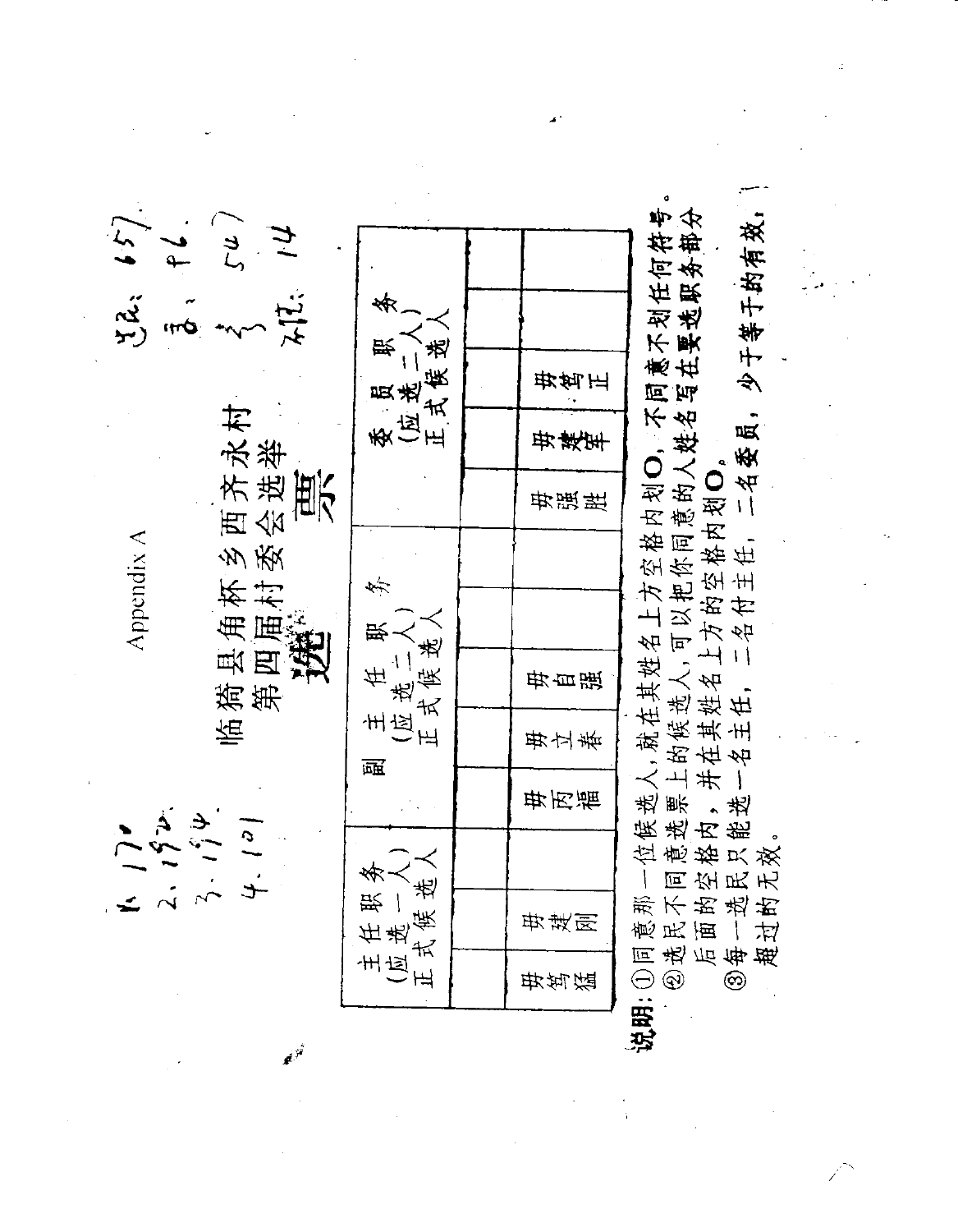### Appendix B

## 选民投票须知

根据厦湖府 (1997) 020号文件精神, 为了组织好选民依法行使民主选举权 利.现将投票选举有关事项通知如下,

一、投票时间:

1、4月8日上午7:00至下午2:00,投票选举村委会主任;

2、4月9日上午7:00至下午2:00,投票选举村委会副主任;

3、4月10日上午7:00至下午2:00,投票选举村委会委员;

4、4月17日上午了:00至下午2:00,投票选举村民小组长和村民代表。 二、投票地点。

选民应在投票时间内到本村民小组"投票站"领取选票和投票

三、投票程序

选民先到"领票处"领票,再到秘密"划票间"填票,最后到"投票处"投票。具 体如下。

1、函票20:选民凭本人"选民证"依次领取1张选票(不能委托),工作人员核 对名单,作好记录,并在"选民证"上盖上领票记号。

2. 2. 网图写图如: 选民秘密划票在"划票问"进行,只允许选民单独人内。"划 票间"备有印泥、印戳、钢笔、墨水。根据应选人数, 赞成的在候选人姓名上方空格 内盖上"○",不赞成的不划任何符号,另选他人的应在空格栏内写上另选人姓名, 并在上方空格内盖上"〇",多选无效。

选民对选票不清楚的,由工作人员给予解释。不识字的如在候选人当中挑选 可请代写人讲清楚候选人姓名位置后,自己进入"划票问"盖上"〇";如另选他人 的可以请代写人代写,由选民单独在另选人上盖上"〇"。

3、股関网: 选民写票后, 应将选票对折, 最后到投票处将选票投入"投票箱", 离开投票处。

四、投票要求:

选民应服从工作人员安排,维护投票站秩序,依次投票,不得围观选民填写 选票。对扰乱、破坏选举工作的,应予批评教育或行政处理,触犯法律的,要追究 其法律责任,确保意。 **墓**村委会选举工作顺利完成。

高殿村委会选举领导小组

一九九七年四月八日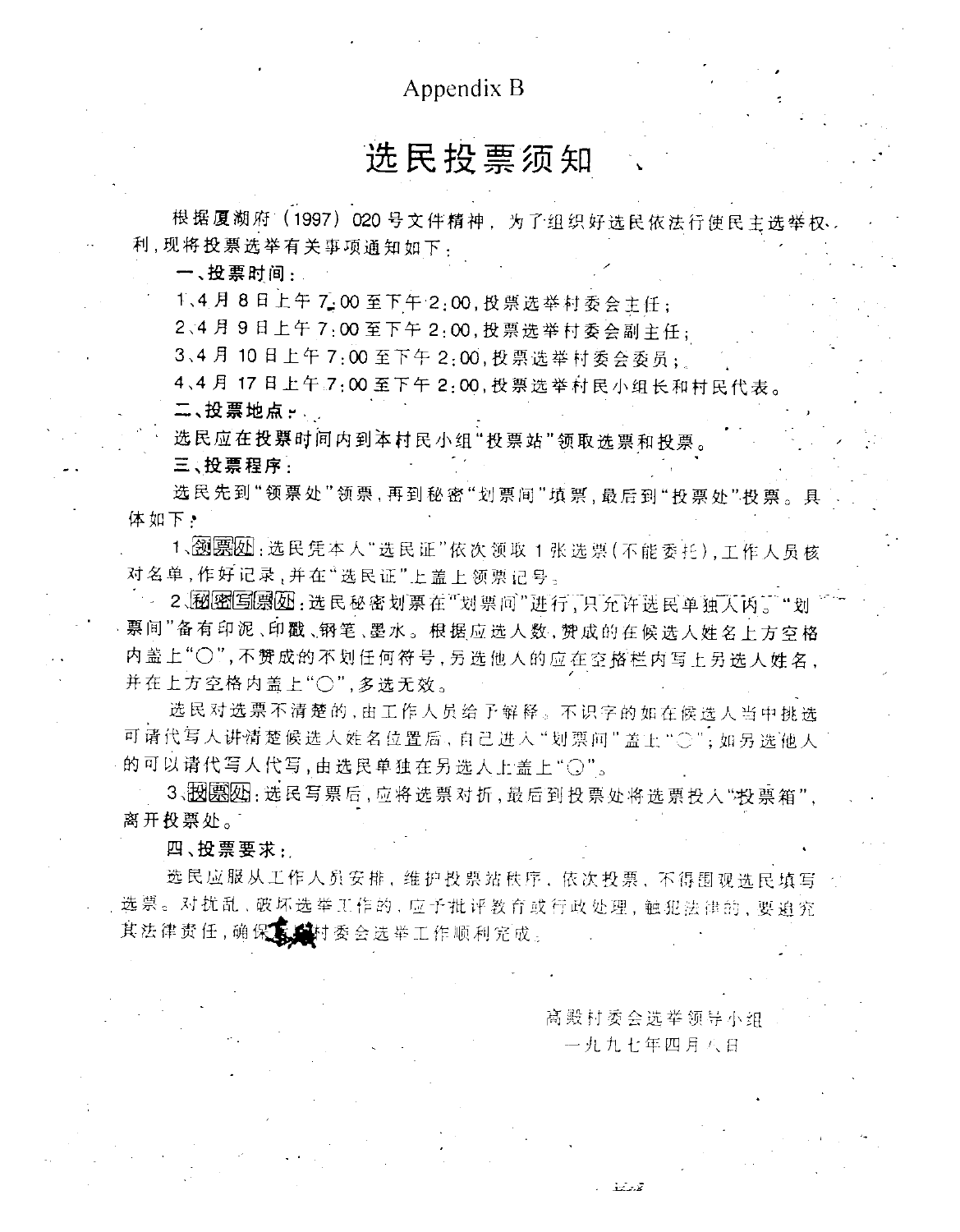| 목  |                  |   |                              |
|----|------------------|---|------------------------------|
| ,姓 |                  | 陈 |                              |
|    |                  | 庆 |                              |
| 名  | 忠                | 佳 |                              |
|    |                  |   |                              |
|    | 1、主任只选一人,多选无效,   |   |                              |
| 说  |                  |   | 2、同意的在候选人姓名上方空格内划〇;不同意的不作任何符 |
| 明  | 其姓名上方划〇;未划符号的无效。 |   | 号;另选其他选民的应在空格栏内写上另选人的姓名, 并在  |

禾山镇高殿村委会主任选举选票

禾山镇高段村委会副主任选举选票 外收

| 帶 別           |                   |                   |     |                              |  |
|---------------|-------------------|-------------------|-----|------------------------------|--|
|               |                   |                   |     |                              |  |
| $\mu_{\rm B}$ | - Jf              | 张                 | 陈   |                              |  |
|               | 菌                 | $\frac{1}{11}$    | -57 |                              |  |
| 密             | in 1990.<br>Sedan | $\pm 11$          | 馈   |                              |  |
|               |                   |                   |     |                              |  |
|               |                   | (1、副主任只选2人, 多选无效。 |     |                              |  |
| 뜭             |                   |                   |     | 2、问意的在候选人钟名的上方空意内划心:不同意的不做任何 |  |

|    | 按姓氏范司为序 |                |   |   |                               |  |  |
|----|---------|----------------|---|---|-------------------------------|--|--|
| 符号 |         |                |   |   |                               |  |  |
| 姓  | 陈       | 陈              | 林 | 林 | 林                             |  |  |
|    | 成       | `秀             | 秀 | 湛 | 群                             |  |  |
| 名  | 斌       | 月              | 玉 | 戍 | 田                             |  |  |
|    |         | 1、委员只选4人,多选无效。 |   |   |                               |  |  |
| 说  |         |                |   |   | 2、同意的在候选人姓名的上方空格内划〇: 不同意的不做任何 |  |  |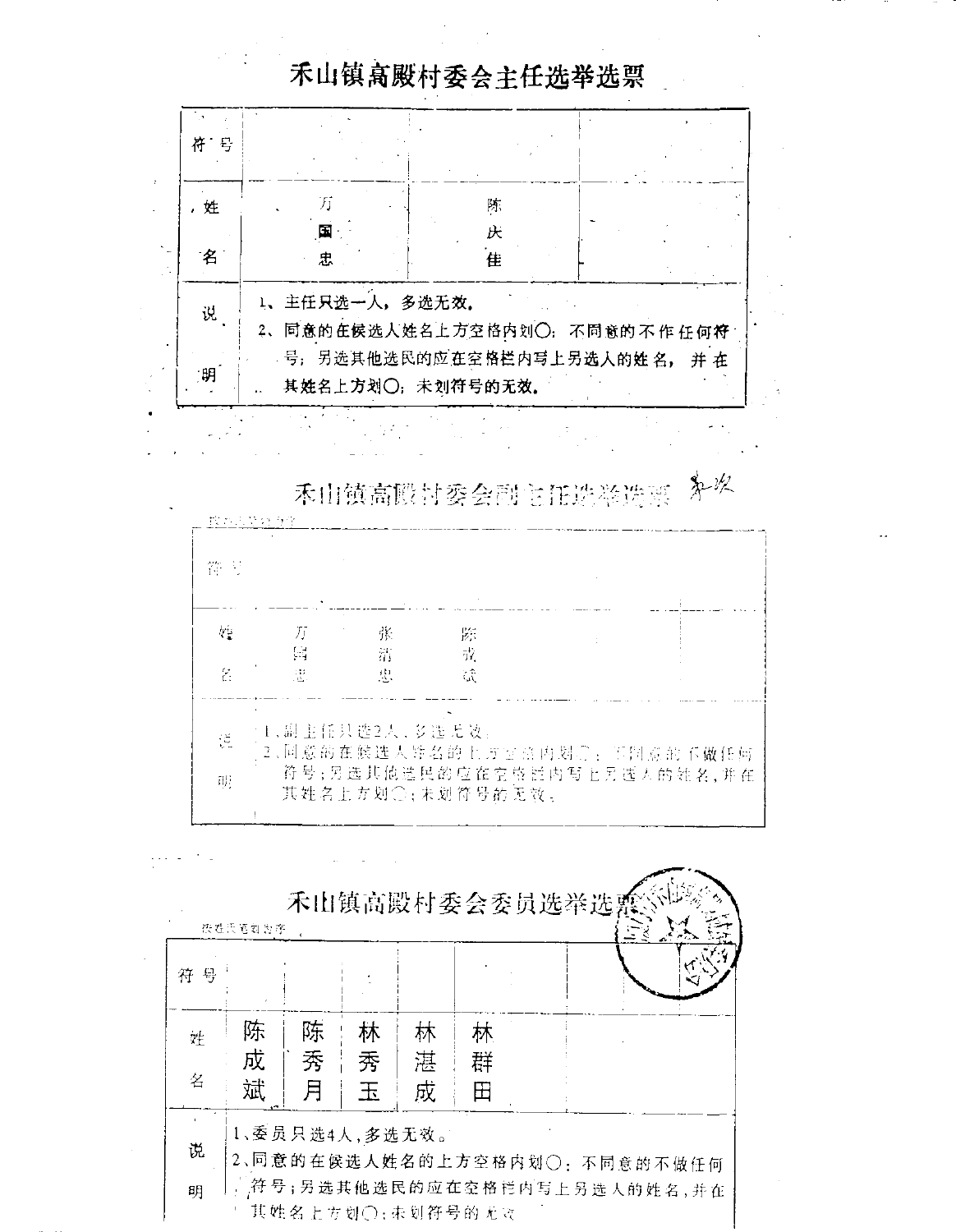### Appendix C

| 侯选职务   | 主任(应选一人)    |     | 侯选职务   |        |    |                | 副主任(应选二人) |  |
|--------|-------------|-----|--------|--------|----|----------------|-----------|--|
| 符<br>号 |             |     | 符<br>뮦 |        |    |                |           |  |
| 侯选人    | 븟<br>,<br>成 |     | 侯选人    | 吴成     | 吴俊 | 吕<br>$\vec{5}$ | 吴天        |  |
| 名<br>娃 | 鴀           | 吴俊杰 | 姓      | 執<br>名 |    | 存              | 尤         |  |
|        |             |     |        |        |    |                |           |  |

### 西张吴乡宏土村第四届村委会换届选举选票

|   | 侯选职务 |   |    | 委   | 员     |    | (应选二名) |        |  |
|---|------|---|----|-----|-------|----|--------|--------|--|
| 符 |      | 뮹 |    |     |       |    |        |        |  |
| 贫 | 选    |   | 吴成 |     | EI HE | 吴天 | 且宜     | 吕      |  |
| 姓 |      | 名 | 缫  | 吴俊杰 | 存     | 赱  | 欠      | 仰<br>琴 |  |

说明:

1、应选主任一名、副主任二名、委员二名。等于或少于规 使名额有效,多于规定名额无效。

2、同意那一位侯选人, 则在共灶名上方空格内划"O"; 不同意划"×"。另选其他人的将其姓名填在谈社方侯选人后面<br>空格内,并在其姓名上方的空格内划"O",未划符号无效。

3、对以上每一位侯选入,只能同意一种职务,如划"O" 西种职务以上,以最低一种职务计票。

4、统计得票时,同一侯选人,低职务得票加高职务得票, 等于低职务得票总数。